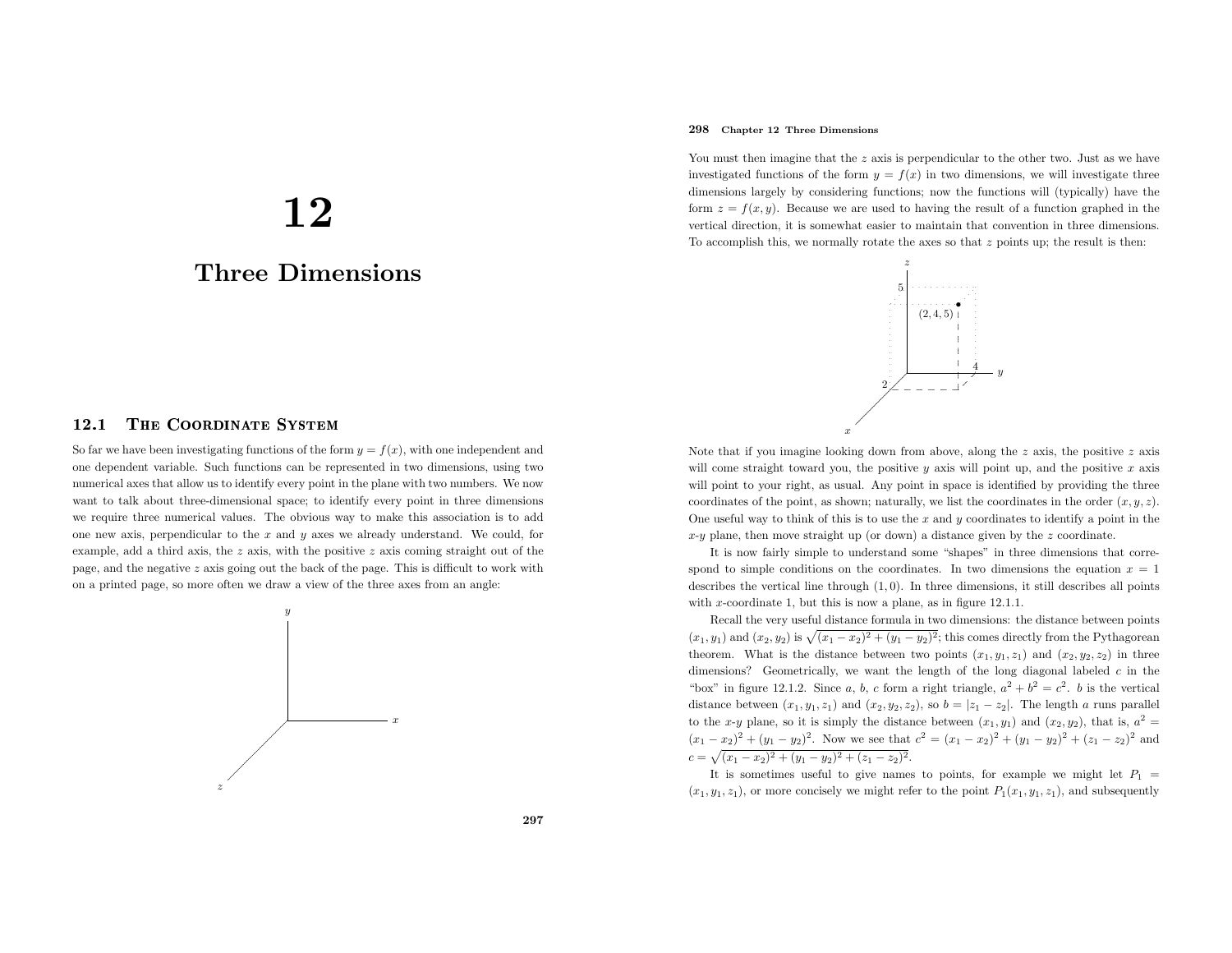12.1 The Coordinate System<sup>299</sup>



**Figure 12.1.1** The plane  $x = 1$ . (AP)

use just  $P_1$ . Distance between two points in either two or three dimensions is sometimes denoted by d, so for example the formula for the distance between  $P_1(x_1, y_1, z_1)$  and  $P_2(x_2, y_2, z_2)$  might be expressed as



Figure 12.1.2 Distance in three dimensions.

In two dimensions, the distance formula immediately <sup>g</sup>ives us the equation of <sup>a</sup> circle: the circle of radius r and center at  $(h, k)$  consists of all points  $(x, y)$  at distance r from

## 300 Chapter <sup>12</sup> Three Dimensions

 $(h, k)$ , so the equation is  $r = \sqrt{(x - h)^2 + (y - k)^2}$  or  $r^2 = (x - h)^2 + (y - k)^2$ . Now we can get the similar equation  $r^2 = (x - h)^2 + (y - k)^2 + (z - l)^2$ , which describes all points  $(x, y, z)$  at distance r from  $(h, k, l)$ , namely, the sphere with radius r and center  $(h, k, l)$ .

#### Exercises 12.1.

- 1. Sketch the location of the points  $(1, 1, 0)$ ,  $(2, 3, -1)$ , and  $(-1, 2, 3)$  on a single set of axes.
- **2.** Describe geometrically the set of points  $(x, y, z)$  that satisfy  $z = 4$ .
- **3.** Describe geometrically the set of points  $(x, y, z)$  that satisfy  $y = -3$ .
- **4.** Describe geometrically the set of points  $(x, y, z)$  that satisfy  $x + y = 2$ .
- **5.** The equation  $x + y + z = 1$  describes some collection of points in  $\mathbb{R}^3$ . Describe and sketch the points that satisfy  $x + y + z = 1$  and are in the x-y plane, in the x-z plane, and in the y-<sup>z</sup> <sup>p</sup>lane.
- 6. Find the lengths of the sides of the triangle with vertices  $(1, 0, 1)$ ,  $(2, 2, -1)$ , and  $(-3, 2, -2)$ . ⇒
- 7. Find the lengths of the sides of the triangle with vertices  $(2, 2, 3)$ ,  $(8, 6, 5)$ , and  $(-1, 0, 2)$ . Why do the results tell you that this isn't really a triangle?  $\Rightarrow$
- **8.** Find an equation of the sphere with center at  $(1, 1, 1)$  and radius  $2 \Rightarrow$
- 9. Find an equation of the sphere with center at  $(2, -1, 3)$  and radius 5. ⇒
- 10. Find an equation of the sphere with center  $(3, -2, 1)$  and that goes through the point  $(4, 2, 5)$ . ⇒
- 11. Find an equation of the sphere with center at (2, <sup>1</sup>, <sup>−</sup>1) and radius 4. Find an equation for the intersection of this sphere with the y-z plane; describe this intersection geometrically.  $\Rightarrow$
- 12. Consider the sphere of radius <sup>5</sup> centered at (2, <sup>3</sup>, 4). What is the intersection of this sphere with each of the coordinate <sup>p</sup>lanes?
- 13. Show that for all values of  $\theta$  and  $\phi$ , the point  $(a \sin \phi \cos \theta, a \sin \phi \sin \theta, a \cos \phi)$  lies on the sphere given by  $x^2 + y^2 + z^2 = a^2$ .
- **14.** Prove that the midpoint of the line segment connecting  $(x_1, y_1, z_1)$  to  $(x_2, y_2, z_2)$  is at  $\left(\frac{x_1+x_2}{2},\frac{y_1+y_2}{2},\frac{z_1+z_2}{2}\right)$
- **15.** Any three points  $P_1(x_1, y_1, z_1)$ ,  $P_2(x_2, y_2, z_2)$ ,  $P_3(x_3, y_3, z_3)$ , lie in a plane and form a triangle. The **triangle inequality** says that  $d(P_1, P_3) \leq d(P_1, P_2) + d(P_2, P_3)$ . Prove the triangle inequality using either algebra (messy) or the law of cosines (less messy).
- 16. Is it possible for <sup>a</sup> <sup>p</sup>lane to intersect <sup>a</sup> sphere in exactly two points? Exactly one point? Explain.

#### 12.2**VECTORS**

<sup>A</sup> vector is <sup>a</sup> quantity consisting of <sup>a</sup> non-negative magnitude and <sup>a</sup> direction. We couldrepresent a vector in two dimensions as  $(m, \theta)$ , where m is the magnitude and  $\theta$  is the direction, measured as an angle from some agreed upon direction. For example, we might think of the vector  $(5, 45^{\circ})$  as representing "5 km toward the northeast"; that is, this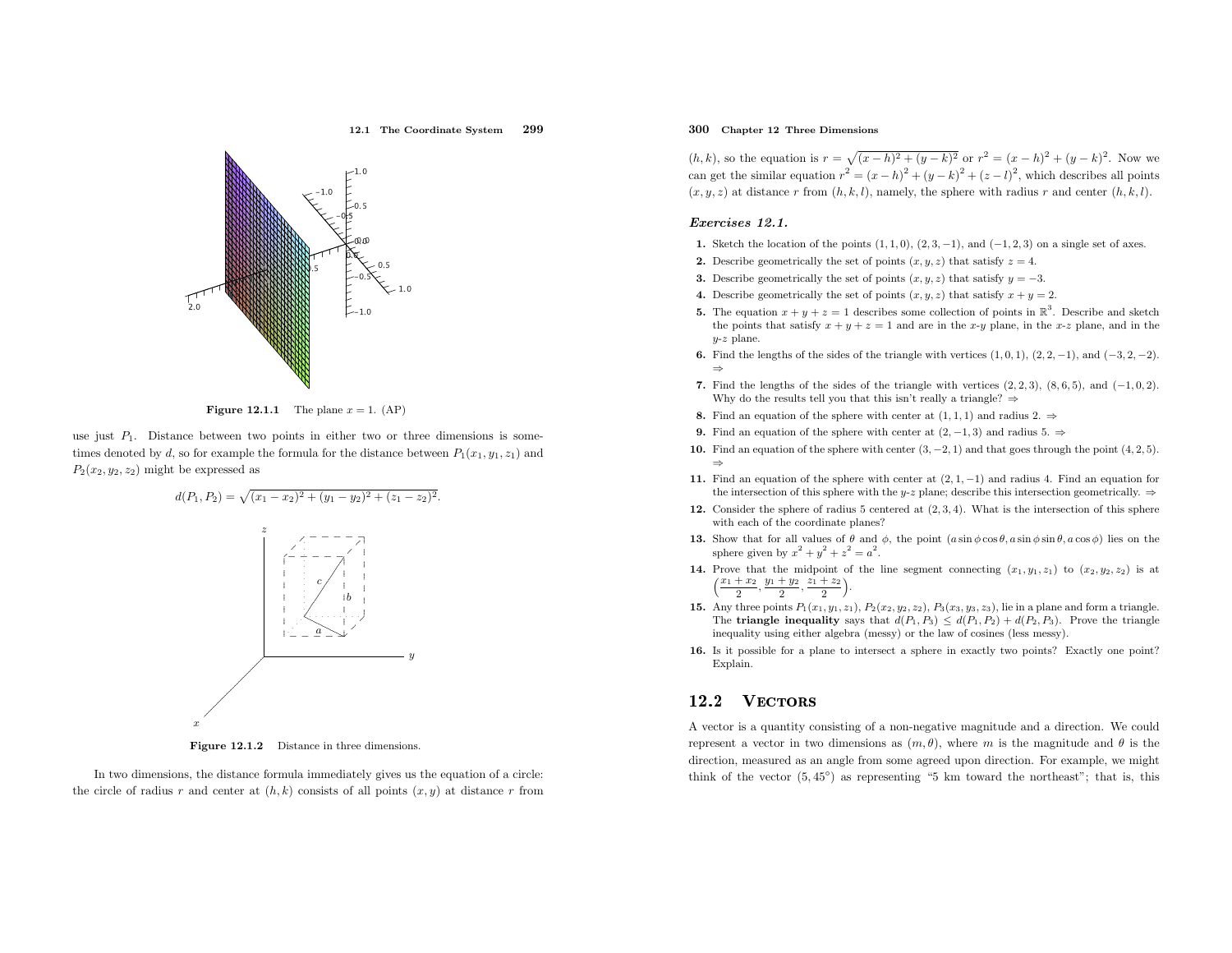#### 12.2 Vectors <sup>301</sup>

vector might be <sup>a</sup> displacement vector, indicating, say, that your grandmother walked <sup>5</sup> kilometers toward the northeast to school in the snow. On the other hand, the same vector could represent <sup>a</sup> velocity, indicating that your grandmother walked at <sup>5</sup> km/hr toward the northeast. What the vector does not indicate is where this walk occurred: <sup>a</sup> vector represents <sup>a</sup> magnitude and <sup>a</sup> direction, but not <sup>a</sup> location. Pictorially it is useful to represent <sup>a</sup> vector as an arrow; the direction of the vector, naturally, is the direction inwhich the arrow points; the magnitude of the vector is reflected in the length of the arrow.

It turns out that many, many quantities behave as vectors, e.g., displacement, velocity, acceleration, force. Already we can get some idea of their usefulness using displacement vectors. Suppose that your grandmother walked <sup>5</sup> km NE and then <sup>2</sup> km SSE; if the terrain allows, and perhaps armed with <sup>a</sup> compass, how could your grandmother have walked directly to her destination? We can use vectors (and <sup>a</sup> bit of geometry) to answer this question. We begin by noting that since vectors do not include <sup>a</sup> specification of position, we can "place" them anywhere that is convenient. So we can <sup>p</sup>icture your grandmother's journey as two displacement vectors drawn head to tail:



The displacement vector for the shortcut route is the vector drawn with <sup>a</sup> dashed line, from the tail of the first to the head of the second. With <sup>a</sup> little trigonometry, we can compute that the third vector has magnitude approximately 4.62 and direction <sup>21</sup>.<sup>43</sup> ◦ ,so walking 4.62 km in the direction  $21.43^{\circ}$  north of east (approximately ENE) would get your grandmother to school. This sort of calculation is so common, we dignify it with <sup>a</sup> name: we say that the third vector is the sum of the other two vectors. There is another common way to <sup>p</sup>icture the sum of two vectors. Put the vectors tail to tail and then complete the parallelogram they indicate; the sum of the two vectors is the diagonal of the parallelogram:



This is <sup>a</sup> more natural representation in some circumstances. For example, if the two original vectors represent forces acting on an object, the sum of the two vectors is the

## 302 Chapter <sup>12</sup> Three Dimensions

net or effective force on the object, and it is nice to draw all three with their tails at the location of the object.

We also define **scalar multiplication** for vectors: if **A** is a vector  $(m, \theta)$  and  $a \ge 0$ is a real number, the vector  $a\mathbf{A}$  is  $(am,\theta)$ , namely, it points in the same direction but has a times the magnitude. If  $a < 0$ ,  $aA$  is  $(|a|m, \theta + \pi)$ , with  $|a|$  times the magnitude and pointing in the opposite direction (unless we specify otherwise, angles are measuredin radians).

Now we can understand subtraction of vectors:  $\mathbf{A} - \mathbf{B} = \mathbf{A} + (-1)\mathbf{B}$ :



Note that as you would expect,  $\mathbf{B} + (\mathbf{A} - \mathbf{B}) = \mathbf{A}$ .

We can represent a vector in ways other than  $(m, \theta)$ , and in fact  $(m, \theta)$  is not generally used at all. How else could we describe <sup>a</sup> particular vector? Consider again the vector (5, 45◦). Let's draw it again, but impose <sup>a</sup> coordinate system. If we put the tail of the arrow at the origin, the head of the arrow ends up at the point  $(5/\sqrt{2}, 5/\sqrt{2}) \approx (3.54, 3.54)$ .



In this <sup>p</sup>icture the coordinates (3.54, <sup>3</sup>.54) identify the head of the arrow, provided we know that the tail of the arrow has been placed at  $(0, 0)$ . Then in fact the vector can always be identified as (3.54, <sup>3</sup>.54), no matter where it is <sup>p</sup>laced; we just have to remember that the numbers 3.54 must be interpreted as <sup>a</sup> change from the position of the tail, not as the actual coordinates of the arrow head; to emphasize this we will write  $(3.54, 3.54)$ to mean the vector and  $(3.54, 3.54)$  to mean the point. Then if the vector  $\langle 3.54, 3.54 \rangle$  is drawn with its tail at  $(1, 2)$  it looks like this:

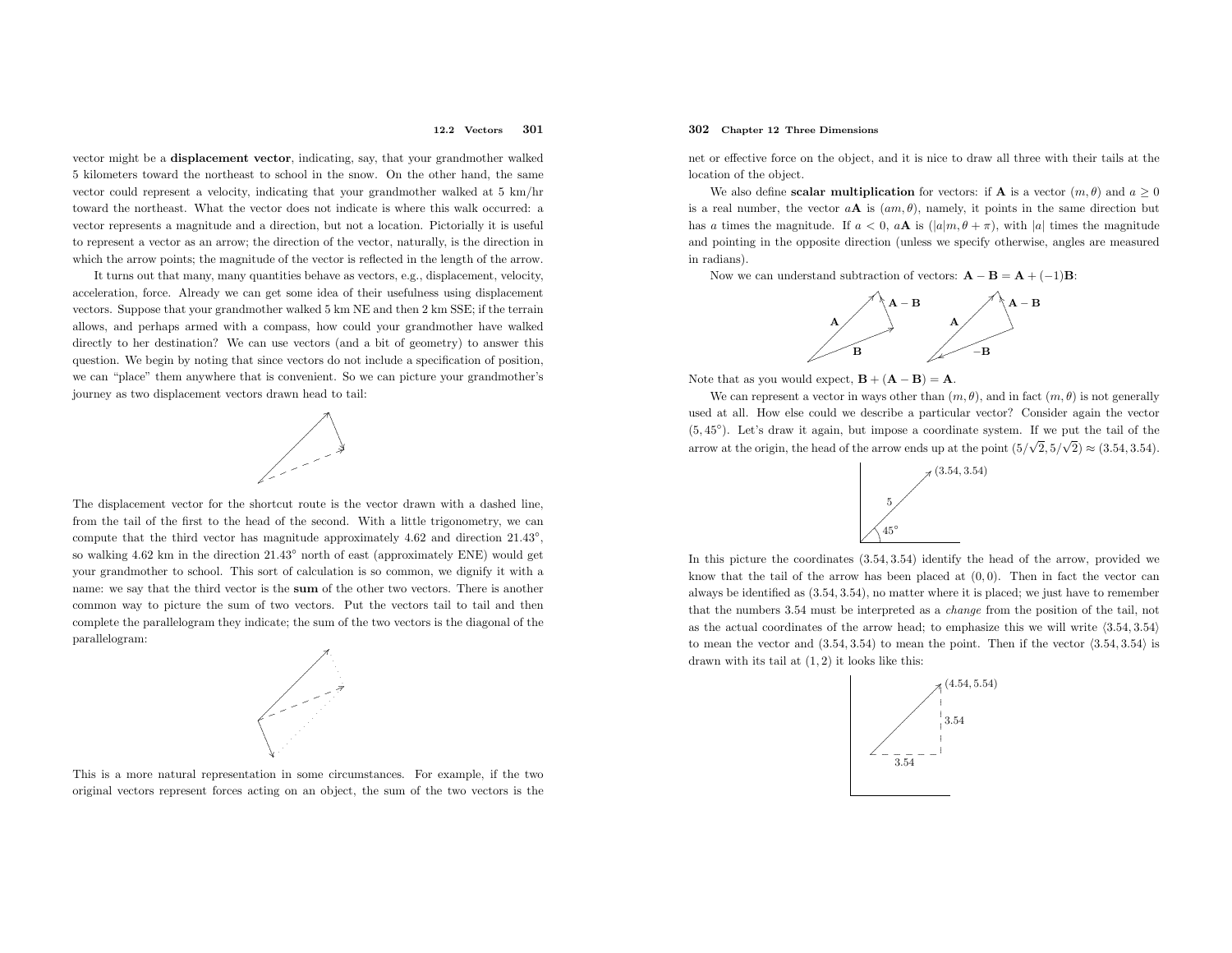#### 12.2 Vectors <sup>303</sup>

Consider again the two part trip: <sup>5</sup> km NE and then <sup>2</sup> km SSE. The vector representing the first part of the trip is  $\langle 5/\sqrt{2}, 5/\sqrt{2} \rangle$ , and the second part of the trip is represented by  $\langle 2\cos(-3\pi/8), 2\sin(-3\pi/8) \rangle \approx \langle 0.77, -1.85 \rangle$ . We can represent the sum of these with the usual head to tail <sup>p</sup>icture:



It is clear from the picture that the coordinates of the destination point are  $(5/\sqrt{2} +$  $2\cos(-3\pi/8), 5/\sqrt{2} + 2\sin(-3\pi/8))$  or approximately  $(4.3, 1.69)$ , so the sum of the two vectors is  $\langle 5/\sqrt{2} + 2\cos(-3\pi/8), 5/\sqrt{2} + 2\sin(-3\pi/8) \rangle \approx \langle 4.3, 1.69 \rangle$ . Adding the two vectors is easier in this form than in the  $(m, \theta)$  form, provided that we're willing to have the answer in this form as well. In general:  $\langle v_1, w_1 \rangle + \langle v_2, w_2 \rangle = \langle v_1 + v_2, w_1 + w_2 \rangle$ .

 It is easy to see that scalar multiplication and vector subtraction are also easy to compute in this form:  $a\langle v, w \rangle = \langle av, aw \rangle$  and  $\langle v_1, w_1 \rangle - \langle v_2, w_2 \rangle = \langle v_1 - v_2, w_1 - w_2 \rangle$ . What about the magnitude? The magnitude of the vector  $\langle v, w \rangle$  is still the length of the corresponding arrow representation; this is the distance from the origin to the point  $(v, w)$ , namely, the distance from the tail to the head of the arrow. We know how to compute distances, so the magnitude of the vector is simply  $\sqrt{v^2 + w^2}$ , which we also denote with absolute value bars:  $|\langle v, w \rangle| = \sqrt{v^2 + w^2}$ .

 In three dimensions, vectors are still quantities consisting of <sup>a</sup> magnitude and <sup>a</sup> direction, but of course there are many more possible directions. It's not clear how we might represent the direction explicitly, but the coordinate version of vectors makes just as muchsense in three dimensions as in two. By  $\langle 1, 2, 3 \rangle$  we mean the vector whose head is at  $(1, 2, 3)$  if its tail is at the origin. As before, we can place the vector anywhere we want; if it has its tail at  $(4, 5, 6)$  then its head is at  $(5, 7, 9)$ . It remains true that arithmetic is easy to do with vectors in this form:

$$
a\langle v_1, v_2, v_3 \rangle = \langle av_1, av_2, av_3 \rangle
$$
  

$$
\langle v_1, v_2, v_3 \rangle + \langle w_1, w_2, w_3 \rangle = \langle v_1 + w_1, v_2 + w_2, v_3 + w_3 \rangle
$$
  

$$
\langle v_1, v_2, v_3 \rangle - \langle w_1, w_2, w_3 \rangle = \langle v_1 - w_1, v_2 - w_2, v_3 - w_3 \rangle
$$

The magnitude of the vector is again the distance from the origin to the head of the arrow,

or  $|\langle v_1, v_2, v_3 \rangle| = \sqrt{v_1^2 + v_2^2 + v_3^2}.$ 



**Figure 12.2.1** The vector  $\langle 2, 4, 5 \rangle$  with its tail at the origin.

 $_{x}$ 

Three particularly simple vectors turn out to be quite useful:  $\mathbf{i} = \langle 1, 0, 0 \rangle$ ,  $\mathbf{j} = \langle 0, 1, 0 \rangle$ , and  $\mathbf{k} = \langle 0, 0, 1 \rangle$ . These play much the same role for vectors that the axes play for points. In particular, notice that

$$
\langle v_1, v_2, v_3 \rangle = \langle v_1, 0, 0 \rangle + \langle 0, v_2, 0 \rangle + \langle 0, 0, v_3 \rangle
$$
  
=  $v_1 \langle 1, 0, 0 \rangle + v_2 \langle 0, 1, 0 \rangle + v_3 \langle 0, 0, 1 \rangle$   
=  $v_1 \mathbf{i} + v_2 \mathbf{j} + v_3 \mathbf{k}$ 

We will frequently want to produce <sup>a</sup> vector that points from one point to another. That is, if P and Q are points, we seek the vector **x** such that when the tail of **x** is placed at P, its head is at Q; we refer to this vector as  $\overrightarrow{PQ}$ . If we know the coordinates of P and Q, the coordinates of the vector are easy to find.

**EXAMPLE 12.2.1** Suppose  $P = (1, -2, 4)$  and  $Q = (-2, 1, 3)$ . The vector  $\overrightarrow{PQ}$  is  $\langle -2 - 1, 1 - -2, 3 - 4 \rangle = \langle -3, 3, -1 \rangle$  and  $\overrightarrow{QP} = \langle 3, -3, 1 \rangle$ . Note that this is the same as subtracting the vectors with tails at the origin and heads at P and Q:  $\langle -2, 1, 3 \rangle$  −  $\langle 1, -2, 4 \rangle = \langle -3, 3, -1 \rangle.$ 

Arithmetic with vectors has some familiar properties, listed in the next theorem. These are all quite easy to prove, by simply representing the vectors in standard form.

**THEOREM 12.2.2** If **u**, **v**, and **w** are vectors and a and b are real numbers, then

1.  $u + v = v + u$ 2.  $au = ua$ **3.**  $a(\mathbf{u} + \mathbf{v}) = a\mathbf{u} + a\mathbf{v}$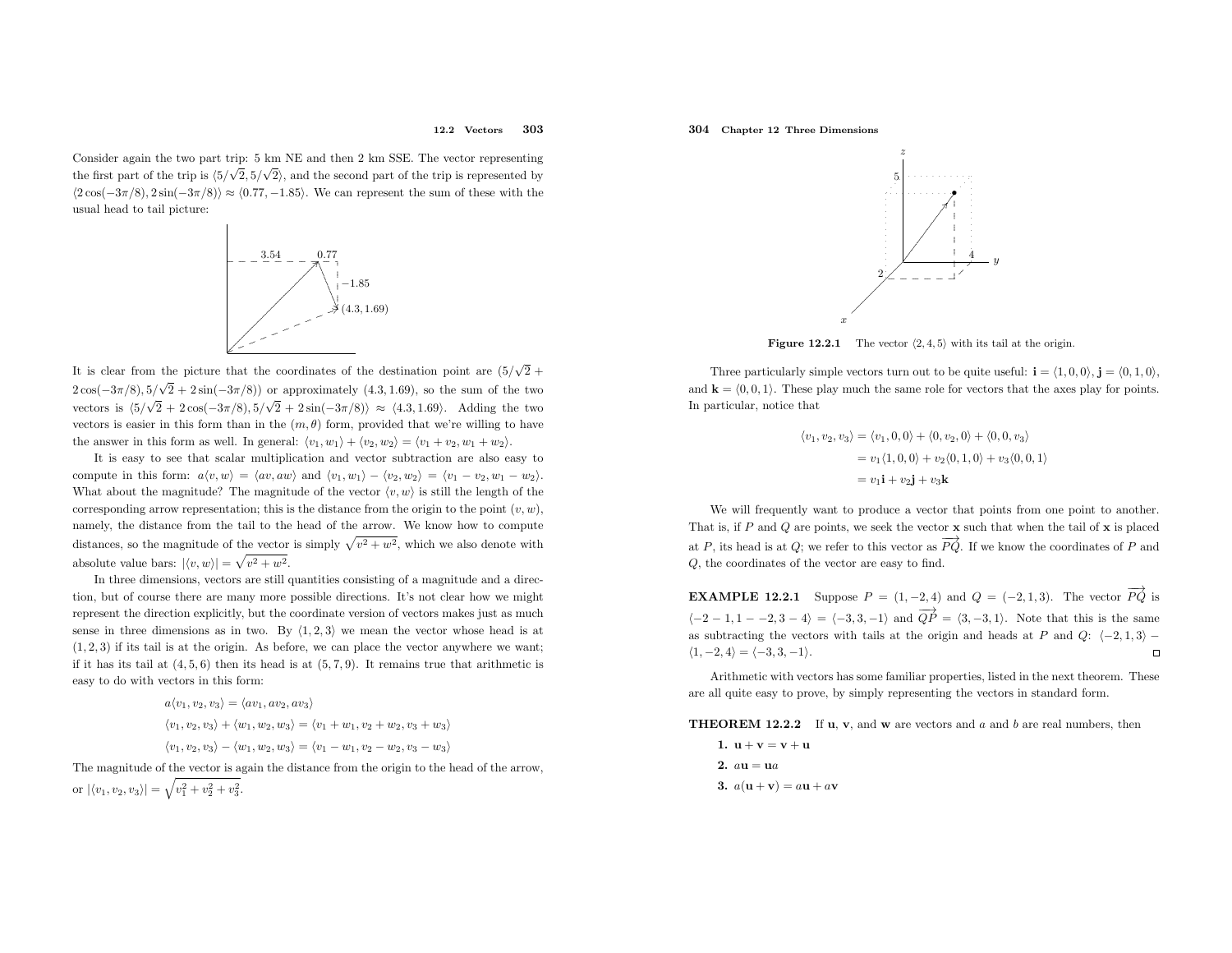12.2 Vectors <sup>305</sup>

4.  $(a + b)\mathbf{u} = a\mathbf{u} + b\mathbf{u}$ 

$$
5. \left( \mathbf{u} + \mathbf{v} \right) + \mathbf{w} = \mathbf{u} + (\mathbf{v} + \mathbf{w})
$$

6.  $|a\mathbf{u}| = |a||\mathbf{u}|$ 

**Proof.** We do one of these as an example, part 3. Write  $\mathbf{u} = \langle x_1, y_1, z_1 \rangle$ ,  $\mathbf{v} = \langle x_2, y_2, z_2 \rangle$ . Then

$$
a(\mathbf{u} + \mathbf{v}) = a(\langle x_1, y_1, z_1 \rangle + \langle x_2, y_2, z_2 \rangle)
$$
  
=  $a\langle x_1 + x_2, y_1 + y_2, z_1 + z_2 \rangle$   
=  $\langle a(x_1 + x_2), a(y_1 + y_2), a(z_1 + z_2) \rangle$   
=  $\langle ax_1 + ax_2, ay_1 + ay_2, az_1 + az_2 \rangle$   
=  $\langle ax_1, ay_1, az_1 \rangle + \langle ax_2, ay_2, az_2 \rangle$   
=  $a\langle x_1, y_1, z_1 \rangle + a\langle x_2, y_2, z_2 \rangle$   
=  $a\mathbf{u} + a\mathbf{v}$ 

## Exercises 12.2.

- 1. Draw the vector  $\langle 3, -1 \rangle$  with its tail at the origin.
- 2. Draw the vector  $\langle 3, -1, 2 \rangle$  with its tail at the origin.
- 3. Let **A** be the vector with tail at the origin and head at  $(1, 2)$ ; let **B** be the vector with tail at the origin and head at  $(2, 1)$ . Degree A and **B** and a vector **C** with tail at  $(1, 2)$  and head at the origin and head at  $(3, 1)$ . Draw **A** and **B** and a vector **C** with tail at  $(1, 2)$  and head at  $(3, 1)$ . Draw **C** with its tail at the origin.
- 4. Let **A** be the vector with tail at the origin and head at  $(-1, 2)$ ; let **B** be the vector with tail at the origin and head at  $(2, 2)$ . Despite and a vector **G** with tail at  $(-1, 2)$  and head at the origin and head at  $(3, 3)$ . Draw **A** and **B** and a vector **C** with tail at  $(-1, 2)$  and head at  $(3, 3)$ . Draw **C** with its tail at the origin.
- 5. Let **A** be the vector with tail at the origin and head at  $(5, 2)$ ; let **B** be the vector with tail at the origin and head at  $(1, 5)$ . Draw **A** and **B** and a vector **C** with tail at  $(5, 2)$  and head at the origin and head at  $(1,5)$ . Draw **A** and **B** and a vector **C** with tail at  $(5,2)$  and head at  $(1, 5)$ . Draw **C** with its tail at the origin.
- 6. Find  $|v|, v + w, v w, |v + w|, |v w|$  and  $-2v$  for  $v = \langle 1, 3 \rangle$  and  $w = \langle -1, -5 \rangle$ .
- 7. Find  $|v|, v + w, v w, |v + w|, |v w|$  and  $-2v$  for  $v = \langle 1, 2, 3 \rangle$  and  $w = \langle -1, 2, -3 \rangle$ .
- 8. Find  $|v|, v + w, v w, |v + w|, |v w|$  and  $-2v$  for  $v = \langle 1, 0, 1 \rangle$  and  $w = \langle -1, -2, 2 \rangle$ .  $\Rightarrow$
- 9. Find  $|v|$ ,  $v + w$ ,  $v w$ ,  $|v + w|$ ,  $|v w|$  and  $-2v$  for  $v = \langle 1, -1, 1 \rangle$  and  $w = \langle 0, 0, 3 \rangle$ . ⇒
- 10. Find  $|v|, v + w, v w, |v + w|, |v w|$  and  $-2v$  for  $v = \langle 3, 2, 1 \rangle$  and  $w = \langle -1, -1, -1 \rangle$ . ⇒
- 11. Let  $P = (4, 5, 6), Q = (1, 2, -5)$ . Find  $\overrightarrow{PQ}$ . Find a vector with the same direction as  $\overrightarrow{PQ}$  but with length 1. Find a vector with the same direction as  $\overrightarrow{PQ}$  but with length 4.  $\Rightarrow$
- **12.** If  $A, B$ , and  $C$  are three points, find  $\overrightarrow{AB} + \overrightarrow{BC} + \overrightarrow{CA}$ .  $\Rightarrow$
- 13. Consider the <sup>12</sup> vectors that have their tails at the center of <sup>a</sup> clock and their respective heads at each of the 12 digits. What is the sum of these vectors? What if we remove the

## 306 Chapter <sup>12</sup> Three Dimensions

vector corresponding to <sup>4</sup> <sup>o</sup>'clock? What if, instead, all vectors have their tails at <sup>12</sup> <sup>o</sup>'clock, and their heads on the remaining digits?  $\Rightarrow$ 

- 14. Let <sup>a</sup> and <sup>b</sup> be nonzero vectors in two dimensions that are not parallel or anti-parallel. Show, algebraically, that if  $\mathbf c$  is any two dimensional vector, there are scalars  $s$  and  $t$  such that  $\mathbf{c} = s\mathbf{a} + t\mathbf{b}$ .
- **15.** Does the statement in the previous exercise hold if the vectors  $\bf{a}$ ,  $\bf{b}$ , and  $\bf{c}$  are three dimensional vectors? Explain.
- 16. Prove the remaining parts of Theorem 12.2.2.

#### 12.33 THE DOT PRODUCT

Here's <sup>a</sup> question whose answer turns out to be very useful: Given two vectors, what is the angle between them?

It may not be immediately clear that the question makes sense, but it's not hard to turn it into <sup>a</sup> question that does. Since vectors have no position, we are as usual free to <sup>p</sup>lace vectors wherever we like. If the two vectors are <sup>p</sup>laced tail-to-tail, there is now <sup>a</sup> reasonable interpretation of the question: we seek the measure of the smallest angle between the two vectors, in the <sup>p</sup>lane in which they lie. Figure 12.3.1 illustrates the situation.



**Figure 12.3.1** The angle between vectors **A** and **B**.

Since the angle  $\theta$  lies in a triangle, we can compute it using a bit of trigonometry, namely, the law of cosines. The lengths of the sides of the triangle in figure 12.3.1 are  $|A|$ ,  $|\mathbf{B}|$ , and  $|\mathbf{A} - \mathbf{B}|$ . Let  $\mathbf{A} = \langle a_1, a_2, a_3 \rangle$  and  $\mathbf{B} = \langle b_1, b_2, b_3 \rangle$ ; then

$$
|\mathbf{A} - \mathbf{B}|^2 = |\mathbf{A}|^2 + |\mathbf{B}|^2 - 2|\mathbf{A}||\mathbf{B}|\cos\theta
$$
  
\n
$$
2|\mathbf{A}||\mathbf{B}|\cos\theta = |\mathbf{A}|^2 + |\mathbf{B}|^2 - |\mathbf{A} - \mathbf{B}|^2
$$
  
\n
$$
= a_1^2 + a_2^2 + a_3^2 + b_1^2 + b_2^2 + b_3^2 - (a_1 - b_1)^2 - (a_2 - b_2)^2 - (a_3 - b_3)^2
$$
  
\n
$$
= a_1^2 + a_2^2 + a_3^2 + b_1^2 + b_2^2 + b_3^2
$$
  
\n
$$
- (a_1^2 - 2a_1b_1 + b_1^2) - (a_2^2 - 2a_2b_2 + b_2^2) - (a_3^2 - 2a_3b_3 + b_3^2)
$$
  
\n
$$
= 2a_1b_1 + 2a_2b_2 + 2a_3b_3
$$

$$
|\mathbf{A}||\mathbf{B}|\cos\theta = a_1b_1 + a_2b_2 + a_3b_3
$$

 $\cos \theta = (a_1b_1 + a_2b_2 + a_3b_3)/(|\mathbf{A}||\mathbf{B}|)$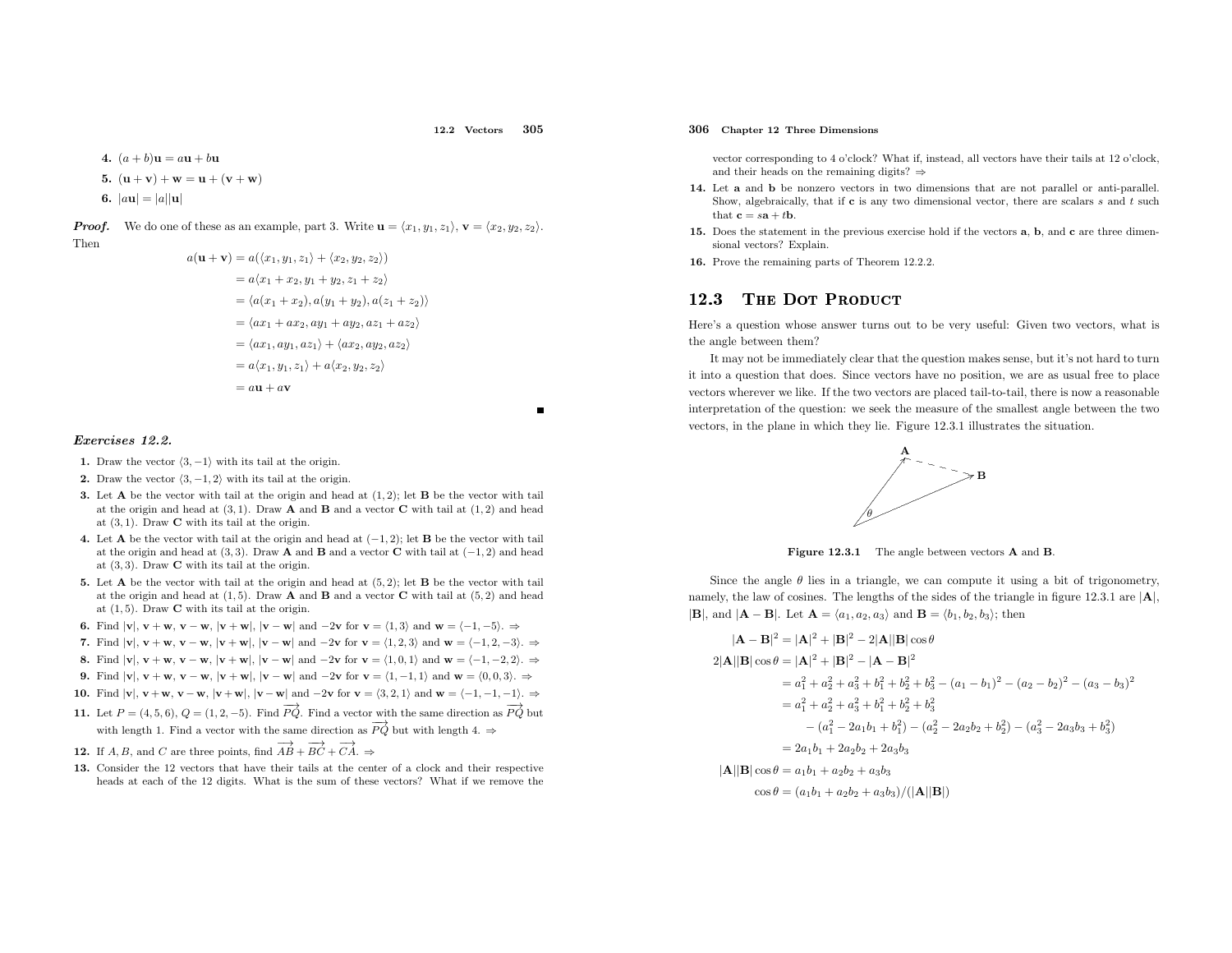So a bit of simple arithmetic with the coordinates of  $\bf{A}$  and  $\bf{B}$  allows us to compute the cosine of the angle between them. If necessary we can use the arccosine to get  $\theta$ , but in many problems  $\cos \theta$  turns out to be all we really need.

The numerator of the fraction that gives us  $\cos \theta$  turns up a lot, so we give it a name and more compact notation: we call it the dot product, and write it as

$$
\mathbf{A} \cdot \mathbf{B} = a_1b_1 + a_2b_2 + a_3b_3.
$$

This is the same symbol we use for ordinary multiplication, but there should never be any confusion; you can tell from context whether we are "multiplying" vectors or numbers. (We might also use the dot for scalar multiplication:  $a \cdot \mathbf{V} = a\mathbf{V}$ ; again, it is clear what is meant from context.)

**EXAMPLE 12.3.1** Find the angle between the vectors  $\mathbf{A} = \langle 1, 2, 1 \rangle$  and  $\mathbf{B} = \langle 3, 1, -5 \rangle$ . We know that  $\cos \theta = \mathbf{A} \cdot \mathbf{B}/(|\mathbf{A}||\mathbf{B}|) = (1 \cdot 3 + 2 \cdot 1 + 1 \cdot (-5))/(|\mathbf{A}||\mathbf{B}|) = 0$ , so  $\theta = \pi/2$ , that is, the vectors are perpendicular.

**EXAMPLE 12.3.2** Find the angle between the vectors  $\mathbf{A} = \langle 3, 3, 0 \rangle$  and  $\mathbf{B} = \langle 1, 0, 0 \rangle$ . We compute

> $\cos \theta = (3 \cdot 1 + 3 \cdot 0 + 0 \cdot 0) / (\sqrt{9 + 9 + 0} \sqrt{1 + 0 + 0})$  $= 3/\sqrt{18} = 1/\sqrt{2}$

so  $\theta = \pi/4$ .

 $\Box$ 

EXAMPLE 12.3.3 Some special cases are worth looking at: Find the angles between **A** and **A**; **A** and  $-\mathbf{A}$ ; **A** and  $\mathbf{0} = \langle 0, 0, 0 \rangle$ .

 $\cos \theta = \mathbf{A} \cdot \mathbf{A}/(|\mathbf{A}||\mathbf{A}|) = (a_1^2 + a_2^2 + a_3^2)/(\sqrt{a_1^2 + a_2^2 + a_3^2}\sqrt{a_1^2 + a_2^2 + a_3^2}) = 1$ , so the angle between  $\bf{A}$  and itself is zero, which of course is correct.

 $\cos \theta = \mathbf{A} \cdot -\mathbf{A}/(|\mathbf{A}||-\mathbf{A}|) = (-a_1^2 - a_2^2 - a_3^2)/(\sqrt{a_1^2 + a_2^2 + a_3^2}\sqrt{a_1^2 + a_2^2 + a_3^2}) = -1,$ so the angle is  $\pi$ , that is, the vectors point in opposite directions, as of course we already knew.

 $\cos \theta = \mathbf{A} \cdot \mathbf{0} / (|\mathbf{A}||\mathbf{0}|) = (0+0+0)/(\sqrt{a_1^2 + a_2^2 + a_3^2} \sqrt{0^2 + 0^2 + 0^2})$ , which is undefined. On the other hand, note that since  $\mathbf{A} \cdot \mathbf{0} = 0$  it looks at first as if  $\cos \theta$  will be zero, which as we have seen means that vectors are perpendicular; only when we notice that the denominator is also zero do we run into trouble. One way to "fix" this is to adopt the convention that the zero vector <sup>0</sup> is perpendicular to all vectors; then we can say in genera<sup>l</sup> that if  $\mathbf{A} \cdot \mathbf{B} = 0$ ,  $\mathbf{A}$  and  $\mathbf{B}$  are perpendicular.  $\Box$ 

## 308 Chapter <sup>12</sup> Three Dimensions

Generalizing the examples, note the following useful facts:

- 1. If **A** is parallel or anti-parallel to **B** then  $\mathbf{A} \cdot \mathbf{B}/(|\mathbf{A}||\mathbf{B}|) = \pm 1$ , and conversely, if  $\mathbf{A} \cdot \mathbf{B}/(|\mathbf{A}||\mathbf{B}|) = 1$ ,  $\mathbf{A}$  and  $\mathbf{B}$  are parallel, while if  $\mathbf{A} \cdot \mathbf{B}/(|\mathbf{A}||\mathbf{B}|) = -1$ ,  $\mathbf{A}$ and <sup>B</sup> are anti-parallel. (Vectors are parallel if they point in the same direction, anti-parallel if they point in opposite directions.)
- 2. If **A** is perpendicular to **B** then  $\mathbf{A} \cdot \mathbf{B}/(|\mathbf{A}||\mathbf{B}|) = 0$ , and conversely if  $\mathbf{A} \cdot \mathbf{B}/(|\mathbf{A}||\mathbf{B}|) = 0$  $\mathbf{B}/(|\mathbf{A}||\mathbf{B}|) = 0$  then **A** and **B** are perpendicular.

Given two vectors, it is often useful to find the projection of one vector onto the other, because this turns out to have important meaning in many circumstances. More precisely, <sup>g</sup>iven <sup>A</sup> and <sup>B</sup>, we seek <sup>a</sup> vector parallel to <sup>B</sup> but with length determined by <sup>A</sup> in a natural way, as shown in figure 12.3.2.  $\bf{V}$  is chosen so that the triangle formed by  $\bf{A}$ , **, and**  $**A** - **V**$  **is a right triangle.** 



**Figure 12.3.2** V is the projection of  $\bf{A}$  onto  $\bf{B}$ .

Using <sup>a</sup> little trigonometry, we see that

$$
|\mathbf{V}|=|\mathbf{A}|\cos\theta=|\mathbf{A}|\frac{\mathbf{A}\cdot\mathbf{B}}{|\mathbf{A}||\mathbf{B}|}=\frac{\mathbf{A}\cdot\mathbf{B}}{|\mathbf{B}|};
$$

this is sometimes called the **scalar projection of A onto B**. To get  $V$  itself, we multiply this length by <sup>a</sup> vector of length one parallel to <sup>B</sup>:

$$
V=\frac{A\cdot B}{|B|}\frac{B}{|B|}=\frac{A\cdot B}{|B|^2}B.
$$

Be sure that you understand why  $B/|B|$  is a vector of length one (also called a **unit** vector) parallel to <sup>B</sup>.

The discussion so far implicitly assumed that  $0 \le \theta \le \pi/2$ . If  $\pi/2 < \theta \le \pi$ , the picture is like figure 12.3.3. In this case  $\mathbf{A} \cdot \mathbf{B}$  is negative, so the vector

$$
\frac{{\bf A}\cdot{\bf B}}{|{\bf B}|^2}{\bf B}
$$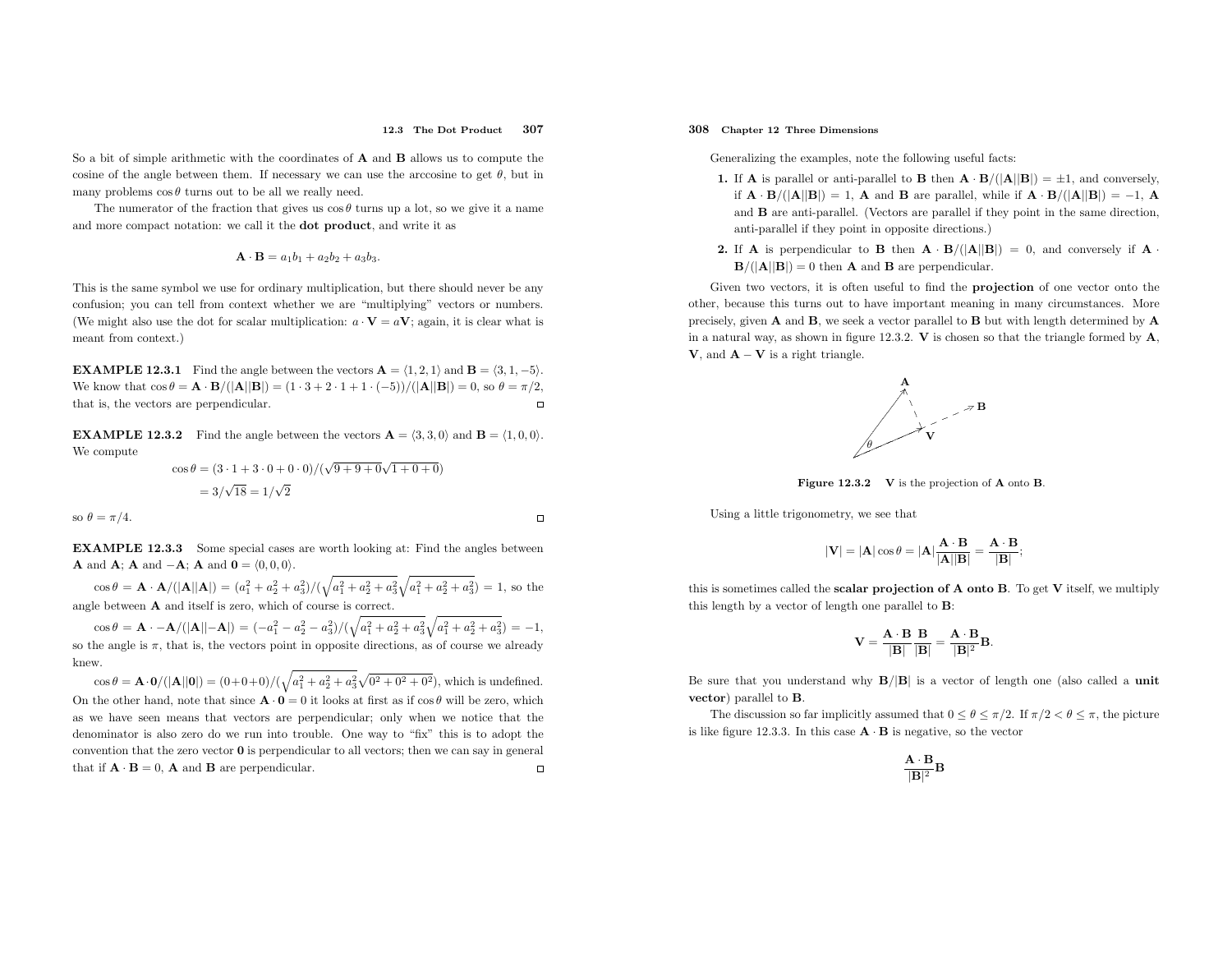#### 12.3 The Dot Product <sup>309</sup>

is anti-parallel to <sup>B</sup>, and its length is

$$
\left|\frac{\mathbf{A}\cdot\mathbf{B}}{|\mathbf{B}|}\right|
$$

So in general, the scalar projection of  $\bf{A}$  onto  $\bf{B}$  may be positive or negative. If it is negative, it means that the projection vector is anti-parallel to B and that the length of the projection vector is the absolute value of the scalar projection. Of course, you can also compute the length of the projection vector as usual, by applying the distance formula to the vector.



**Figure 12.3.3** V is the projection of  $\bf{A}$  onto  $\bf{B}$ .

Note that the <sup>p</sup>hrase "projection onto <sup>B</sup>" is <sup>a</sup> bit misleading if taken literally; all that B provides is <sup>a</sup> direction; the length of B has no impact on the final vector. In figure 12.3.4, for example, B is shorter than the projection vector, but this is perfectly acceptable.



**Figure 12.3.4**  $\mathbf{V}$  is the projection of **A** onto **B**.

EXAMPLE 12.3.4 Physical force is <sup>a</sup> vector quantity. It is often necessary to compute the "component" of <sup>a</sup> force acting in <sup>a</sup> different direction than the force is being applied. For example, suppose <sup>a</sup> ten pound weight is resting on an inclined <sup>p</sup>lane—a <sup>p</sup>itched roof, for example. Gravity exerts <sup>a</sup> force of ten pounds on the object, directed straight down. It is useful to think of the component of this force directed down and parallel to the roof, and the component down and directly into the roof. These forces are the projections of the force vector onto vectors parallel and perpendicular to the roof. Suppose the roof is tilted

## 310 Chapter <sup>12</sup> Three Dimensions

at a 30<sup>°</sup> angle, as in figure 12.3.5. A vector parallel to the roof is  $\langle -\sqrt{3}, -1 \rangle$ , and a vector perpendicular to the roof is  $\langle 1, -\sqrt{3} \rangle$ . The force vector is  $\mathbf{F} = \langle 0, -10 \rangle$ . The component of the force directed down the roof is then

$$
\mathbf{F}_1 = \frac{\mathbf{F} \cdot \langle -\sqrt{3}, -1 \rangle}{|\langle -\sqrt{3}, -1 \rangle|^2} \langle -\sqrt{3}, -1 \rangle = \frac{10}{2} \frac{\langle -\sqrt{3}, -1 \rangle}{2} = \langle -5\sqrt{3}/2, -5/2 \rangle
$$

with length 5. The component of the force directed into the roof is

$$
\mathbf{F}_2 = \frac{\mathbf{F} \cdot \langle 1, -\sqrt{3} \rangle}{|\langle 1, -\sqrt{3} \rangle|^2} \langle 1, -\sqrt{3} \rangle = \frac{10\sqrt{3}}{2} \frac{\langle 1, -\sqrt{3} \rangle}{2} = \langle 5\sqrt{3}/2, -15/2 \rangle
$$

with length  $5\sqrt{3}$ . Thus, a force of 5 pounds is pulling the object down the roof, while a force of  $5\sqrt{3}$  pounds is pulling the object into the roof.  $\Box$ 



**Figure 12.3.5** Components of a force.

The dot product has some familiar-looking properties that will be useful later, so we list them here. These may be proved by writing the vectors in coordinate form and then performing the indicated calculations; subsequently it can be easier to use the properties instead of calculating with coordinates.

**THEOREM 12.3.5** If  $\mathbf{u}, \mathbf{v}$ , and  $\mathbf{w}$  are vectors and  $a$  is a real number, then

1.  $\mathbf{u} \cdot \mathbf{u} = |\mathbf{u}|^2$ 2.  $\mathbf{u} \cdot \mathbf{v} = \mathbf{v} \cdot \mathbf{u}$ 3.  $\mathbf{u} \cdot (\mathbf{v} + \mathbf{w}) = \mathbf{u} \cdot \mathbf{v} + \mathbf{u} \cdot \mathbf{w}$ 4.  $(a\mathbf{u}) \cdot \mathbf{v} = a(\mathbf{u} \cdot \mathbf{v}) = \mathbf{u} \cdot (a\mathbf{v})$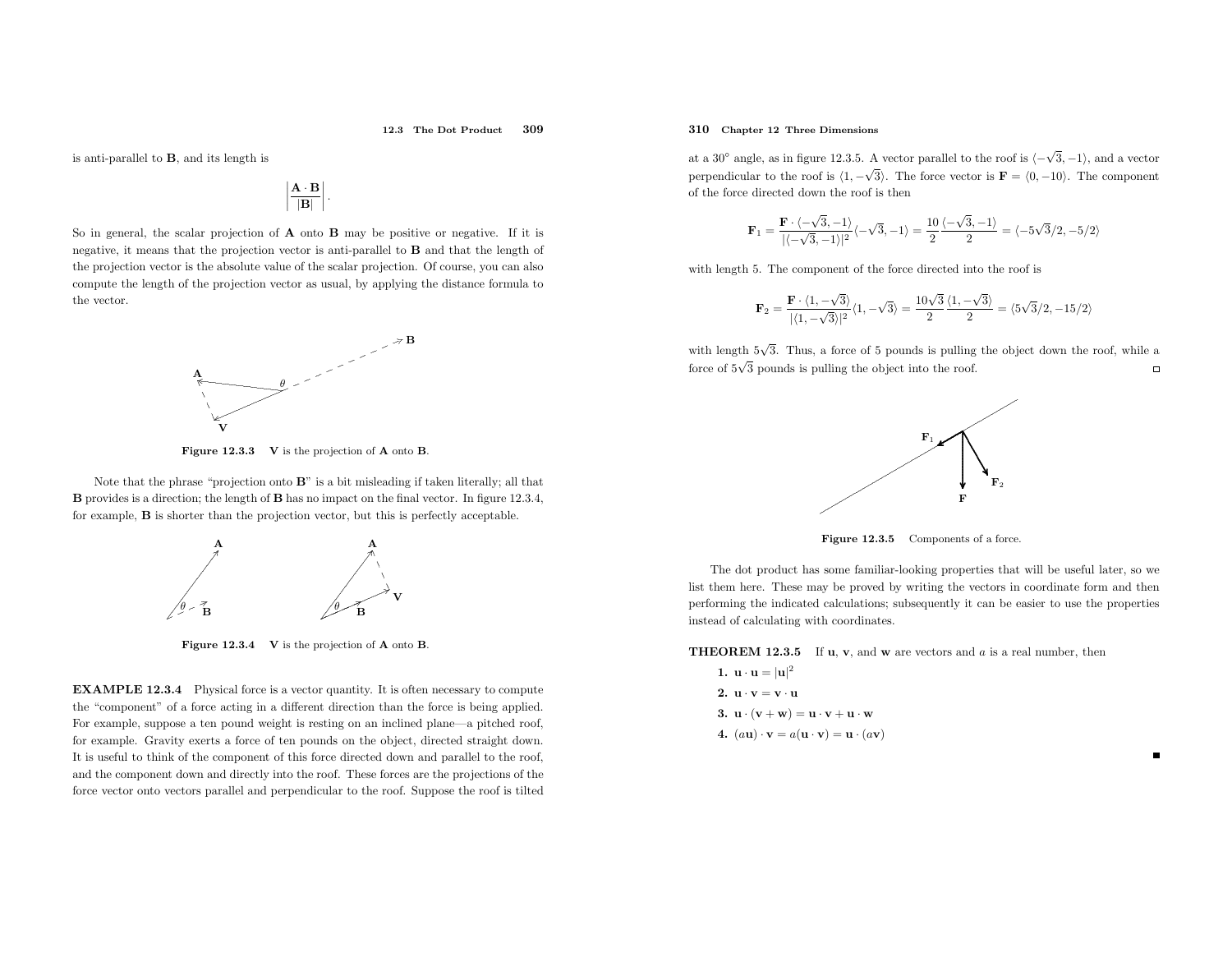#### 12.3 The Dot Product <sup>311</sup>

#### Exercises 12.3.

- 1. Find  $\langle 1, 1, 1 \rangle \cdot \langle 2, -3, 4 \rangle.$  ⇒
- 2. Find  $\langle 1, 2, 0 \rangle \cdot \langle 0, 0, 57 \rangle$ . ⇒
- **3.** Find  $\langle 3, 2, 1 \rangle \cdot \langle 0, 1, 0 \rangle. \Rightarrow$
- 4. Find  $\langle -1, -2, 5 \rangle \cdot \langle 1, 0, -1 \rangle. \Rightarrow$
- 5. Find  $\langle 3, 4, 6 \rangle \cdot \langle 2, 3, 4 \rangle. \Rightarrow$
- **6.** Find the cosine of the angle between  $\langle 1, 2, 3 \rangle$  and  $\langle 1, 1, 1 \rangle$ ; use a calculator if necessary to find the angle.  $\Rightarrow$
- 7. Find the cosine of the angle between  $\langle -1, -2, -3 \rangle$  and  $\langle 5, 0, 2 \rangle$ ; use a calculator if necessary to find the angle.  $\Rightarrow$
- 8. Find the cosine of the angle between  $\langle 47, 100, 0 \rangle$  and  $\langle 0, 0, 5 \rangle$ ; use a calculator if necessary to find the angle.  $\Rightarrow$
- **9.** Find the cosine of the angle between  $\langle 1, 0, 1 \rangle$  and  $\langle 0, 1, 1 \rangle$ ; use a calculator if necessary to find the angle.  $\Rightarrow$
- 10. Find the cosine of the angle between  $\langle 2, 0, 0 \rangle$  and  $\langle -1, 1, -1 \rangle$ ; use a calculator if necessary to find the angle.  $\Rightarrow$
- 11. Find the angle between the diagonal of <sup>a</sup> cube and one of the edges adjacent to the diagonal. ⇒
- 12. Find the scalar and vector projections of  $\langle 1, 2, 3 \rangle$  onto  $\langle 1, 2, 0 \rangle$ . ⇒
- **13.** Find the scalar and vector projections of  $\langle 1, 1, 1 \rangle$  onto  $\langle 3, 2, 1 \rangle$ . ⇒
- 14. A 20 pound object sits on a ramp at an angle of  $30^{\circ}$  from the horizontal, as in figure 12.3.5. Find the force pulling the object down the ramp and the force pulling the object directlyinto the ramp. ⇒
- 15. <sup>A</sup> <sup>20</sup> pound object sits on <sup>a</sup> ramp at an angle of <sup>45</sup> from the horizontal. Find the force pulling the object down the ramp and the force pulling the object directly into the ramp.  $\Rightarrow$
- **16.** A force of 10 pounds is applied to a wagon, directed at an angle of  $30°$  from the horizontal, as shown. Find the component of this force pulling the wagon straight up, and the component pulling it horizontally along the ground.  $\Rightarrow$



Figure 12.3.6 Pulling <sup>a</sup> wagon.

- 17. A force of 15 pounds is applied to a wagon, directed at an angle of 45<sup>°</sup> from the horizontal. Find the component of this force pulling the wagon straight up, and the component pullingit horizontally along the ground.  $\Rightarrow$
- **18.** A force  $\bf{F}$  is to be applied to a wagon, directed at an angle of  $30^{\circ}$  from the horizontal. The resulting force pulling the wagon horizontally along the ground is to be <sup>10</sup> pounds. What is the magnitude of the required force  $\mathbf{F}$ ?  $\Rightarrow$

## 312 Chapter <sup>12</sup> Three Dimensions

- 19. Use the dot product to find a non-zero vector **w** perpendicular to both  $\mathbf{u} = \langle 1, 2, -3 \rangle$  and  $\mathbf{v} = \langle 2, 0, 1 \rangle. \Rightarrow$
- **20.** Let  $\mathbf{x} = \langle 1, 1, 0 \rangle$  and  $\mathbf{y} = \langle 2, 4, 2 \rangle$ . Find a unit vector that is perpendicular to both **x** and **y**. ⇒
- 21. Do the three points  $(1, 2, 0)$ ,  $(-2, 1, 1)$ , and  $(0, 3, -1)$  form a right triangle? ⇒
- **22.** Do the three points  $(1,1,1)$ ,  $(2,3,2)$ , and  $(5,0,-1)$  form a right triangle? ⇒
- **23.** Show that  $|\mathbf{A} \cdot \mathbf{B}| \leq |\mathbf{A}||\mathbf{B}|$
- 24. Let x and y be perpendicular vectors. Use Theorem 12.3.5 to prove that  $|x|^2 + |y|^2 = |x+y|^2$ . What is this result better known as?
- 25. Prove that the diagonals of <sup>a</sup> rhombus intersect at right angles.
- **26.** Suppose that  $\mathbf{z} = |\mathbf{x}| \mathbf{y} + |\mathbf{y}| \mathbf{x}$  where **x**, **y**, and **z** are all nonzero vectors. Prove that **z** bisects the angle between <sup>x</sup> and <sup>y</sup>.
- 27. Prove Theorem 12.3.5.

#### 12.44 THE CROSS PRODUCT

Another useful operation: Given two vectors, find <sup>a</sup> third (non-zero!) vector perpendicular to the first two. There are of course an infinite number of such vectors of different lengths. Nevertheless, let us find one. Suppose  $\mathbf{A} = \langle a_1, a_2, a_3 \rangle$  and  $\mathbf{B} = \langle b_1, b_2, b_3 \rangle$ . We want to find a vector  $\mathbf{v} = \langle v_1, v_2, v_3 \rangle$  with  $\mathbf{v} \cdot \mathbf{A} = \mathbf{v} \cdot \mathbf{B} = 0$ , or

$$
a_1v_1 + a_2v_2 + a_3v_3 = 0,
$$
  

$$
b_1v_1 + b_2v_2 + b_3v_3 = 0.
$$

Multiply the first equation by  $b_3$  and the second by  $a_3$  and subtract to get

$$
b_3a_1v_1 + b_3a_2v_2 + b_3a_3v_3 = 0
$$
  

$$
a_3b_1v_1 + a_3b_2v_2 + a_3b_3v_3 = 0
$$
  

$$
(a_1b_3 - b_1a_3)v_1 + (a_2b_3 - b_2a_3)v_2 = 0
$$

Of course, this equation in two variables has many solutions; <sup>a</sup> particularly easy one to see is  $v_1 = a_2b_3 - b_2a_3$ ,  $v_2 = b_1a_3 - a_1b_3$ . Substituting back into either of the original equations and solving for  $v_3$  gives  $v_3 = a_1b_2 - b_1a_2$ .

This particular answer to the problem turns out to have some nice properties, and it is dignified with <sup>a</sup> name: the cross product:

 $\mathbf{A} \times \mathbf{B} = \langle a_2b_3 - b_2a_3, b_1a_3 - a_1b_3, a_1b_2 - b_1a_2 \rangle.$ 

While there is <sup>a</sup> nice pattern to this vector, it can be <sup>a</sup> bit difficult to memorize; here is <sup>a</sup> convenient mnemonic. The determinant of <sup>a</sup> two by two matrix is

$$
\begin{vmatrix} a & b \\ c & d \end{vmatrix} = ad - cb.
$$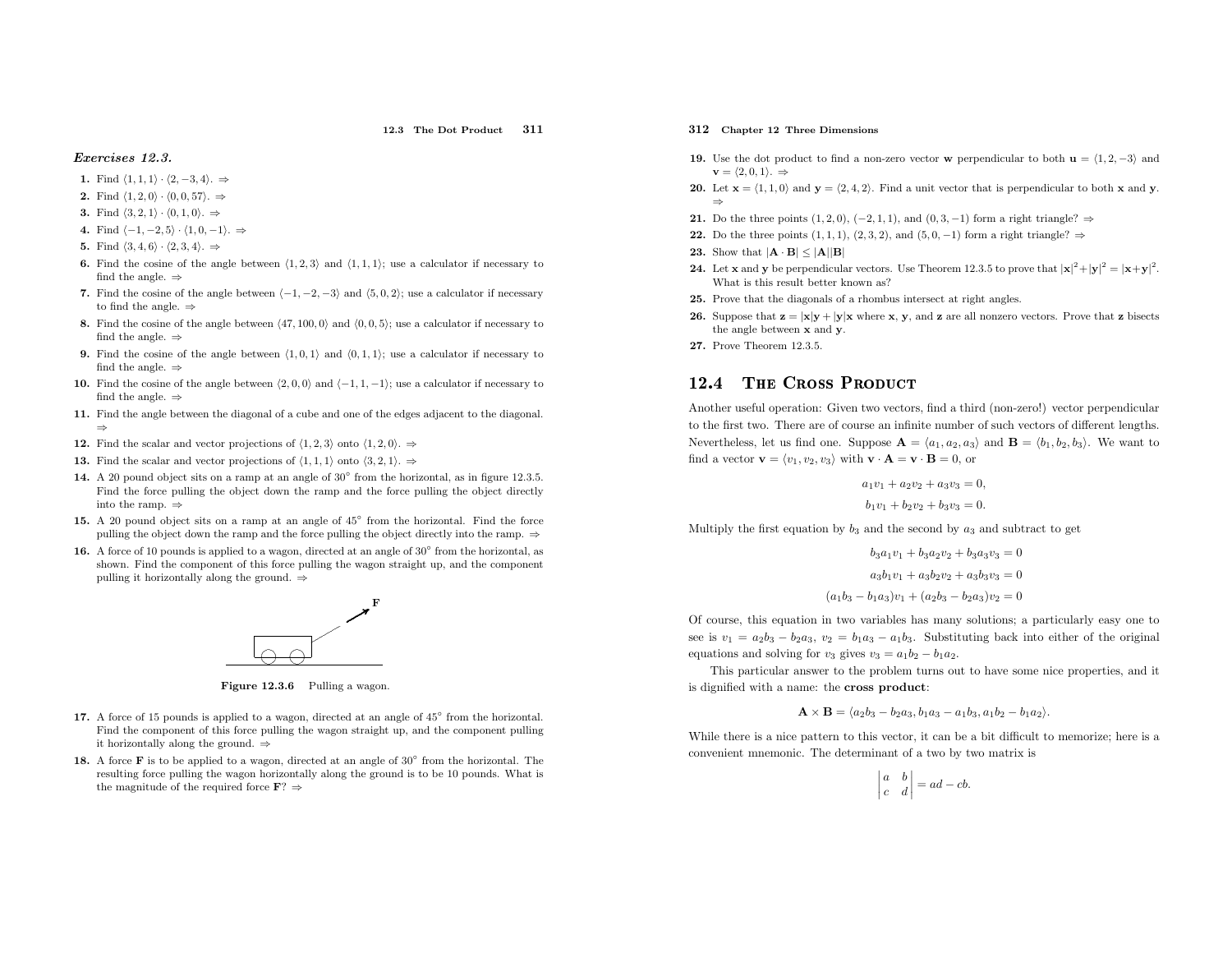This is extended to the determinant of <sup>a</sup> three by three matrix:

$$
\begin{vmatrix} x & y & z \ a_1 & a_2 & a_3 \ b_1 & b_2 & b_3 \end{vmatrix} = x \begin{vmatrix} a_2 & a_3 \ b_2 & b_3 \end{vmatrix} - y \begin{vmatrix} a_1 & a_3 \ b_1 & b_3 \end{vmatrix} + z \begin{vmatrix} a_1 & a_2 \ b_1 & b_2 \end{vmatrix}
$$
  
=  $x(a_2b_3 - b_2a_3) - y(a_1b_3 - b_1a_3) + z(a_1b_2 - b_1a_2)$   
=  $x(a_2b_3 - b_2a_3) + y(b_1a_3 - a_1b_3) + z(a_1b_2 - b_1a_2)$ .

Each of the two by two matrices is formed by deleting the top row and one column of the three by three matrix; the subtraction of the middle term must also be memorized. This is not the <sup>p</sup>lace to extol the uses of the determinant; suffice it to say that determinants are extraordinarily useful and important. Here we want to use it merely as <sup>a</sup> mnemonic device. You will have noticed that the three expressions in parentheses on the last line are precisely the three coordinates of the cross product; replacing x, y, z by  $\mathbf{i}$ ,  $\mathbf{j}$ ,  $\mathbf{k}$  gives us

$$
\begin{vmatrix}\n\mathbf{i} & \mathbf{j} & \mathbf{k} \\
a_1 & a_2 & a_3 \\
b_1 & b_2 & b_3\n\end{vmatrix} = (a_2b_3 - b_2a_3)\mathbf{i} - (a_1b_3 - b_1a_3)\mathbf{j} + (a_1b_2 - b_1a_2)\mathbf{k}
$$
  
\n
$$
= (a_2b_3 - b_2a_3)\mathbf{i} + (b_1a_3 - a_1b_3)\mathbf{j} + (a_1b_2 - b_1a_2)\mathbf{k}
$$
  
\n
$$
= \langle a_2b_3 - b_2a_3, b_1a_3 - a_1b_3, a_1b_2 - b_1a_2 \rangle
$$
  
\n
$$
= \mathbf{A} \times \mathbf{B}.
$$

**EXAMPLE 12.4.1** Suppose  $\mathbf{A} = \langle 1, 2, 3 \rangle$ ,  $\mathbf{B} = \langle 4, 5, 6 \rangle$ . Then

$$
\mathbf{A} \times \mathbf{B} = \begin{vmatrix} \mathbf{i} & \mathbf{j} & \mathbf{k} \\ 1 & 2 & 3 \\ 4 & 5 & 6 \end{vmatrix}
$$
  
=  $(2 \cdot 6 - 5 \cdot 3)\mathbf{i} + (4 \cdot 3 - 1 \cdot 6)\mathbf{j} + (1 \cdot 5 - 4 \cdot 2)\mathbf{k}$   
=  $-3\mathbf{i} + 6\mathbf{j} - 3\mathbf{k}$   
=  $\langle -3, 6, -3 \rangle$ 

With <sup>a</sup> little practice, you should find it easy to eliminate the intermediate steps, going directly from the  $3 \times 3$  matrix to the usual vector form.  $\Box$ 

Given **A** and **B**, there are typically two possible directions and an infinite number of magnitudes that will <sup>g</sup>ive <sup>a</sup> vector perpendicular to bothA and <sup>B</sup>. As we have <sup>p</sup>icked <sup>a</sup> particular one, we should investigate the magnitude and direction.

## 314 Chapter <sup>12</sup> Three Dimensions

We know how to compute the magnitude of  $\mathbf{A} \times \mathbf{B}$ ; it's a bit messy but not difficult. It is somewhat easier to work initially with the square of the magnitude, so as to avoid the square root:

$$
|\mathbf{A} \times \mathbf{B}|^2 = (a_2b_3 - b_2a_3)^2 + (b_1a_3 - a_1b_3)^2 + (a_1b_2 - b_1a_2)^2
$$
  
=  $a_2^2b_3^2 - 2a_2b_3b_2a_3 + b_2^2a_3^2 + b_1^2a_3^2 - 2b_1a_3a_1b_3 + a_1^2b_3^2 + a_1^2b_2^2 - 2a_1b_2b_1a_2 + b_1^2a_2^2$ 

While it is far from obvious, this nasty looking expression can be simplified:

$$
|\mathbf{A} \times \mathbf{B}|^2 = (a_1^2 + a_2^2 + a_3^2)(b_1^2 + b_2^2 + b_3^2) - (a_1b_1 + a_2b_2 + a_3b_3)^2
$$
  
=  $|\mathbf{A}|^2 |\mathbf{B}|^2 - (\mathbf{A} \cdot \mathbf{B})^2$   
=  $|\mathbf{A}|^2 |\mathbf{B}|^2 - |\mathbf{A}|^2 |\mathbf{B}|^2 \cos^2 \theta$   
=  $|\mathbf{A}|^2 |\mathbf{B}|^2 (1 - \cos^2 \theta)$   
=  $|\mathbf{A}|^2 |\mathbf{B}|^2 \sin^2 \theta$   
 $|\mathbf{A} \times \mathbf{B}| = |\mathbf{A}||\mathbf{B}|\sin \theta$ 

The magnitude of  $\mathbf{A} \times \mathbf{B}$  is thus very similar to the dot product. In particular, notice that if **A** is parallel to **B**, the angle between them is zero, so  $\sin \theta = 0$ , so  $|\mathbf{A} \times \mathbf{B}| = 0$ , and likewise if they are anti-parallel,  $\sin \theta = 0$ , and  $|\mathbf{A} \times \mathbf{B}| = 0$ . Conversely, if  $|\mathbf{A} \times \mathbf{B}| = 0$ and  $|\mathbf{A}|$  and  $|\mathbf{B}|$  are not zero, it must be that  $\sin \theta = 0$ , so **A** is parallel or anti-parallel to B.

Here is <sup>a</sup> curious fact about this quantity that turns out to be quite useful later on: Given two vectors, we can put them tail to tail and form a parallelogram, as in figure 12.4.1. The height of the parallelogram, h, is  $|\mathbf{A}|\sin\theta$ , and the base is  $|\mathbf{B}|$ , so the area of the parallelogram is  $|\mathbf{A}||\mathbf{B}|\sin\theta$ , exactly the magnitude of  $|\mathbf{A} \times \mathbf{B}|$ .



Figure 12.4.1 A parallelogram.

What about the direction of the cross product? Remarkably, there is <sup>a</sup> simple rule that describes the direction. Let's look at a simple example: Let  $\mathbf{A} = \langle a, 0, 0 \rangle$ ,  $\mathbf{B} = \langle b, c, 0 \rangle$ . If the vectors are placed with tails at the origin, **A** lies along the x-axis and **B** lies in the  $x-y$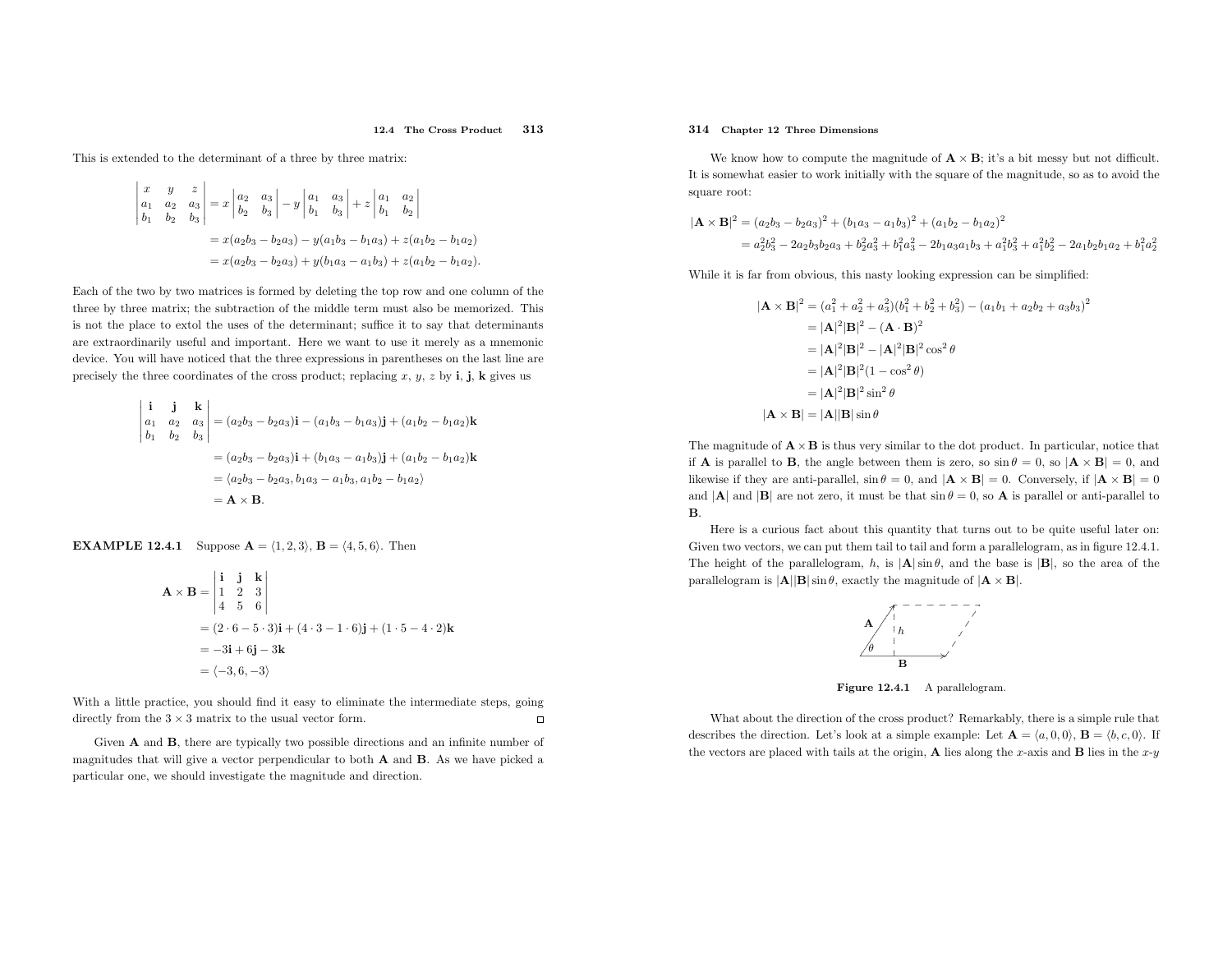<sup>p</sup>lane, so we know the cross product will point either up or down. The cross product is

$$
\mathbf{A} \times \mathbf{B} = \begin{vmatrix} \mathbf{i} & \mathbf{j} & \mathbf{k} \\ a & 0 & 0 \\ b & c & 0 \end{vmatrix} = \langle 0, 0, ac \rangle.
$$

As predicted, this is a vector pointing up or down, depending on the sign of ac. Suppose that  $a > 0$ , so the sign depends only on c: if  $c > 0$ ,  $ac > 0$  and the vector points up; if  $c < 0$ , the vector points down. On the other hand, if  $a < 0$  and  $c > 0$ , the vector points down, while if  $a < 0$  and  $c < 0$ , the vector points up. Here is how to interpret these facts with a single rule: Imagine rotating vector  $\bf{A}$  until it points in the same direction as  $\bf{B}$ ; there are two ways to do this—use the rotation that goes through the smaller angle. If  $a > 0$  and  $c > 0$ , or  $a < 0$  and  $c < 0$ , the rotation will be counter-clockwise when viewed from above; in the other two cases, **A** must be rotated clockwise to reach **B**. The rule is: counter-clockwise means up, clockwise means down. If **A** and **B** are any vectors in the  $x-y$ plane, the same rule applies— $\bf{A}$  need not be parallel to the x-axis.

 Although it is somewhat difficult computationally to see how this <sup>p</sup>lays out for anytwo starting vectors, the rule is essentially the same. Place **A** and **B** tail to tail. The plane in which  $\bf{A}$  and  $\bf{B}$  lie may be viewed from two sides; view it from the side for which  $\bf{A}$ must rotate counter-clockwise to reach  $\mathbf{B}$ ; then the vector  $\mathbf{A} \times \mathbf{B}$  points toward you.

 This rule is usually called the right hand rule. Imagine <sup>p</sup>lacing the heel of your right hand at the point where the tails are joined, so that your slightly curled fingers indicate the direction of rotation from  $A$  to  $B$ . Then your thumb points in the direction of the cross product  $\mathbf{A} \times \mathbf{B}$ .

One immediate consequence of these facts is that  $\mathbf{A} \times \mathbf{B} \neq \mathbf{B} \times \mathbf{A}$ , because the two cross products point in the opposite direction. On the other hand, since

 $|\mathbf{A} \times \mathbf{B}| = |\mathbf{A}||\mathbf{B}|\sin \theta = |\mathbf{B}||\mathbf{A}|\sin \theta = |\mathbf{B} \times \mathbf{A}|,$ 

the lengths of the two cross products are equal, so we know that  $\mathbf{A} \times \mathbf{B} = -(\mathbf{B} \times \mathbf{A})$ .

 The cross product has some familiar-looking properties that will be useful later, so we list them here. As with the dot product, these can be proved by performing the appropriate calculations on coordinates, after which we may sometimes avoid such calculations by using the properties.

**THEOREM 12.4.2** If  $\mathbf{u}, \mathbf{v}$ , and  $\mathbf{w}$  are vectors and  $a$  is a real number, then

1.  $\mathbf{u} \times (\mathbf{v} + \mathbf{w}) = \mathbf{u} \times \mathbf{v} + \mathbf{u} \times \mathbf{w}$ 

$$
2. (v + w) \times u = v \times u + w \times u
$$

3.  $(a\mathbf{u}) \times \mathbf{v} = a(\mathbf{u} \times \mathbf{v}) = \mathbf{u} \times (a\mathbf{v})$ 

- 4.  $\mathbf{u} \cdot (\mathbf{v} \times \mathbf{w}) = (\mathbf{u} \times \mathbf{v}) \cdot \mathbf{w}$
- 5.  $\mathbf{u} \times (\mathbf{v} \times \mathbf{w}) = (\mathbf{u} \cdot \mathbf{w})\mathbf{v} (\mathbf{u} \cdot \mathbf{v})\mathbf{w}$

316 Chapter <sup>12</sup> Three Dimensions

## Exercises 12.4.

- 1. Find the cross product of  $\langle 1, 1, 1 \rangle$  and  $\langle 1, 2, 3 \rangle$ . ⇒
- 2. Find the cross product of  $\langle 1, 0, 2 \rangle$  and  $\langle -1, -2, 4 \rangle$ . ⇒
- 3. Find the cross product of  $\langle -2, 1, 3 \rangle$  and  $\langle 5, 2, -1 \rangle$ . ⇒
- 4. Find the cross product of  $\langle 1, 0, 0 \rangle$  and  $\langle 0, 0, 1 \rangle$ . ⇒
- **5.** Two vectors **u** and **v** are separated by an angle of  $\pi/6$ , and  $|\mathbf{u}| = 2$  and  $|\mathbf{v}| = 3$ . Find  $|\mathbf{u} \times \mathbf{v}|$ . ⇒
- 6. Two vectors **u** and **v** are separated by an angle of  $\pi/4$ , and  $|\mathbf{u}| = 3$  and  $|\mathbf{v}| = 7$ . Find  $|\mathbf{u} \times \mathbf{v}|$ . ⇒
- 7. Find the area of the parallelogram with vertices  $(0,0)$ ,  $(1,2)$ ,  $(3,7)$ , and  $(2,5)$ .  $\Rightarrow$
- 8. Find the area of the parallelogram with vertices  $(0, -1)$ ,  $(3, 4)$ ,  $(1, 6)$ , and  $(-2, 1)$ . ⇒
- 9. Find the area of the triangle with vertices  $(2,0,0)$ ,  $(1,3,4)$ , and  $(-2,-1,1)$ . ⇒
- **10.** Find the area of the triangle with vertices  $(2, -2, 1)$ ,  $(-3, 2, 3)$ , and  $(3, 3, -2)$ . ⇒
- 11. Find and explain the value of  $(i \times j) \times k$  and  $(i + j) \times (i j)$ .
- **12.** Prove that for all vectors **u** and **v**,  $(\mathbf{u} \times \mathbf{v}) \cdot \mathbf{v} = 0$ .
- 13. Prove Theorem 12.4.2.
- **14.** Define the triple product of three vectors, **x**, **y**, and **z**, to be the scalar  $\mathbf{x} \cdot (\mathbf{y} \times \mathbf{z})$ . Show that three vectors lie in the same <sup>p</sup>lane if and only if their triple product is zero. Verify that  $\langle 1, 5, -2 \rangle$ ,  $\langle 4, 3, 0 \rangle$  and  $\langle 6, 13, -4 \rangle$  are coplanar.

#### 12.5Lines and Planes

Lines and <sup>p</sup>lanes are perhaps the simplest of curves and surfaces in three dimensional space. They also will prove important as we seek to understand more complicated curves and surfaces.

The equation of a line in two dimensions is  $ax + by = c$ ; it is reasonable to expect that a line in three dimensions is given by  $ax + by + cz = d$ ; reasonable, but wrong—it turns out that this is the equation of <sup>a</sup> <sup>p</sup>lane.

<sup>A</sup> <sup>p</sup>lane does not have an obvious "direction" as does <sup>a</sup> line. It is possible to associate <sup>a</sup> <sup>p</sup>lane with <sup>a</sup> direction in <sup>a</sup> very useful way, however: there are exactly two directions perpendicular to <sup>a</sup> <sup>p</sup>lane. Any vector with one of these two directions is called normal to the <sup>p</sup>lane. So while there are many normal vectors to <sup>a</sup> <sup>g</sup>iven <sup>p</sup>lane, they are all parallel or anti-parallel to each other.

Suppose two points  $(v_1, v_2, v_3)$  and  $(w_1, w_2, w_3)$  are in a plane; then the vector  $\langle w_1 - w_2, w_3 \rangle$  $v_1, w_2 - v_2, w_3 - v_3$  is parallel to the plane; in particular, if this vector is placed with its tail at  $(v_1, v_2, v_3)$  then its head is at  $(w_1, w_2, w_3)$  and it lies in the plane. As a result, any vector perpendicular to the plane is perpendicular to  $\langle w_1 - v_1, w_2 - v_2, w_3 - v_3 \rangle$ . In fact, it is easy to see that the plane consists of *precisely* those points  $(w_1, w_2, w_3)$  for which  $\langle w_1 - w_2, w_3 \rangle$  $v_1, w_2 - v_2, w_3 - v_3$  is perpendicular to a normal to the plane, as indicated in figure 12.5.1.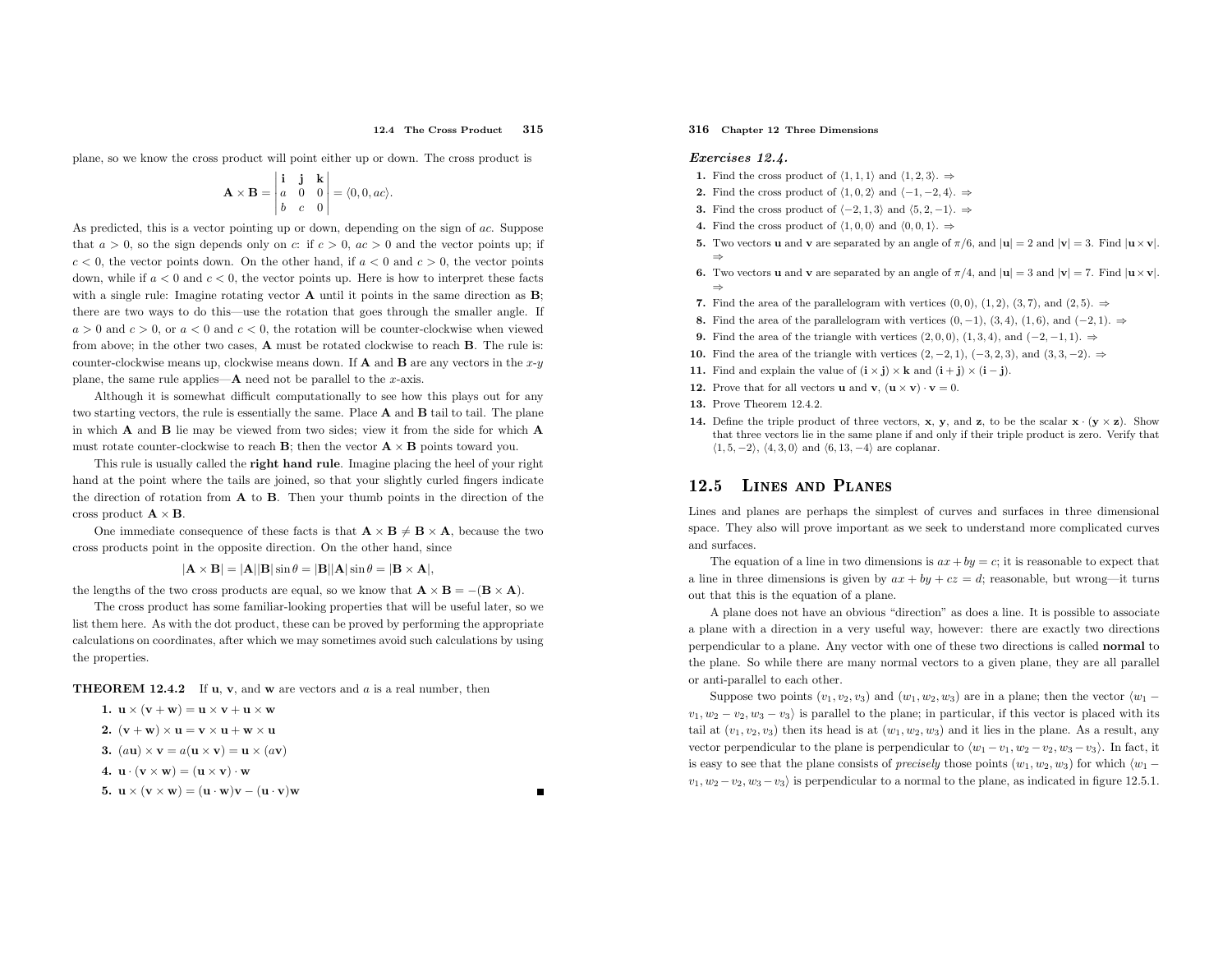That is, suppose we know that  $\langle a, b, c \rangle$  is normal to a plane containing the point  $(v_1, v_2, v_3)$ . Then  $(x, y, z)$  is in the plane if and only if  $\langle a, b, c \rangle$  is perpendicular to  $\langle x-v_1, y-v_2, z-v_3 \rangle$ . In turn, we know that this is true precisely when  $\langle a, b, c \rangle \cdot \langle x - v_1, y - v_2, z - v_3 \rangle = 0$ . Thus,  $(x, y, z)$  is in the plane if and only if

$$
\langle a, b, c \rangle \cdot \langle x - v_1, y - v_2, z - v_3 \rangle = 0
$$
  
\n
$$
a(x - v_1) + b(y - v_2) + c(z - v_3) = 0
$$
  
\n
$$
ax + by + cz - av_1 - bv_2 - cv_3 = 0
$$
  
\n
$$
ax + by + cz = av_1 + bv_2 + cv_3.
$$

Working backwards, note that if  $(x, y, z)$  is a point satisfying  $ax + by + cz = d$  then

$$
ax + by + cz = d
$$

$$
ax + by + cz - d = 0
$$

$$
a(x - d/a) + b(y - 0) + c(z - 0) = 0
$$

$$
\langle a, b, c \rangle \cdot \langle x - d/a, y, z \rangle = 0.
$$

Namely,  $\langle a, b, c \rangle$  is perpendicular to the vector with tail at  $(d/a, 0, 0)$  and head at  $(x, y, z)$ . This means that the points  $(x, y, z)$  that satisfy the equation  $ax + by + cz = d$  form a plane perpendicular to  $\langle a, b, c \rangle$ . (This doesn't work if  $a = 0$ , but in that case we can use b or c in the role of a. That is, either  $a(x - 0) + b(y - d/b) + c(z - 0) = 0$  or  $a(x-0) + b(y-0) + c(z-d/c) = 0.$ 

Thus, given a vector  $\langle a, b, c \rangle$  we know that all planes perpendicular to this vector have the form  $ax + by + cz = d$ , and any surface of this form is a plane perpendicular to  $\langle a, b, c \rangle$ .

**EXAMPLE 12.5.1** Find an equation for the plane perpendicular to  $\langle 1, 2, 3 \rangle$  and containing the point (5, <sup>0</sup>, 7).

Using the derivation above, the plane is  $1x + 2y + 3z = 1 \cdot 5 + 2 \cdot 0 + 3 \cdot 7 = 26$ . Alternately, we know that the plane is  $x + 2y + 3z = d$ , and to find d we may substitute the known point on the plane to get  $5 + 2 \cdot 0 + 3 \cdot 7 = d$ , so  $d = 26$ . We could also write this simply as  $(x-5) + 2(y) + 3(z-7) = 0$ , which is for many purposes a fine representation; it can always be multiplied out to give  $x + 2y + 3z = 26$ .

**EXAMPLE 12.5.2** Find a vector normal to the plane  $2x - 3y + z = 15$ .

One example is  $\langle 2, -3, 1 \rangle$ . Any vector parallel or anti-parallel to this works as well, so for example  $-2\langle 2, -3, 1 \rangle = \langle -4, 6, -2 \rangle$  is also normal to the plane.  $\Box$ 

We will frequently need to find an equation for a plane given certain information about the <sup>p</sup>lane. While there may occasionally be slightly shorter ways to get to the desired result,

## 318 Chapter <sup>12</sup> Three Dimensions



Figure 12.5.1 <sup>A</sup> <sup>p</sup>lane defined via vectors perpendicular to <sup>a</sup> normal. (AP)

it is always possible, and usually advisable, to use the <sup>g</sup>iven information to find <sup>a</sup> normal to the <sup>p</sup>lane and <sup>a</sup> point on the <sup>p</sup>lane, and then to find the equation as above.

**EXAMPLE 12.5.3** The planes  $x - z = 1$  and  $y + 2z = 3$  intersect in a line. Find a third plane that contains this line and is perpendicular to the plane  $x + y - 2z = 1$ .

First, we note that two <sup>p</sup>lanes are perpendicular if and only if their normal vectors are perpendicular. Thus, we seek a vector  $\langle a, b, c \rangle$  that is perpendicular to  $\langle 1, 1, -2 \rangle$ . In addition, since the desired plane is to contain a certain line,  $\langle a, b, c \rangle$  must be perpendicular to any vector parallel to this line. Since  $\langle a, b, c \rangle$  must be perpendicular to two vectors, we may find it by computing the cross product of the two. So we need <sup>a</sup> vector parallel to the line of intersection of the <sup>g</sup>iven <sup>p</sup>lanes. For this, it suffices to know two points on the line. To find two points on this line, we must find two points that are simultaneously on the two planes,  $x - z = 1$  and  $y + 2z = 3$ . Any point on both planes will satisfy  $x - z = 1$  and  $y + 2z = 3$ . It is easy to find values for x and z satisfying the first, such as  $x = 1, z = 0$ and  $x = 2, z = 1$ . Then we can find corresponding values for y using the second equation, namely  $y = 3$  and  $y = 1$ , so  $(1, 3, 0)$  and  $(2, 1, 1)$  are both on the line of intersection because both are on both planes. Now  $\langle 2-1, 1-3, 1-0 \rangle = \langle 1, -2, 1 \rangle$  is parallel to the line. Finally, we may choose  $\langle a, b, c \rangle = \langle 1, 1, -2 \rangle \times \langle 1, -2, 1 \rangle = \langle -3, -3, -3 \rangle$ . While this vector will do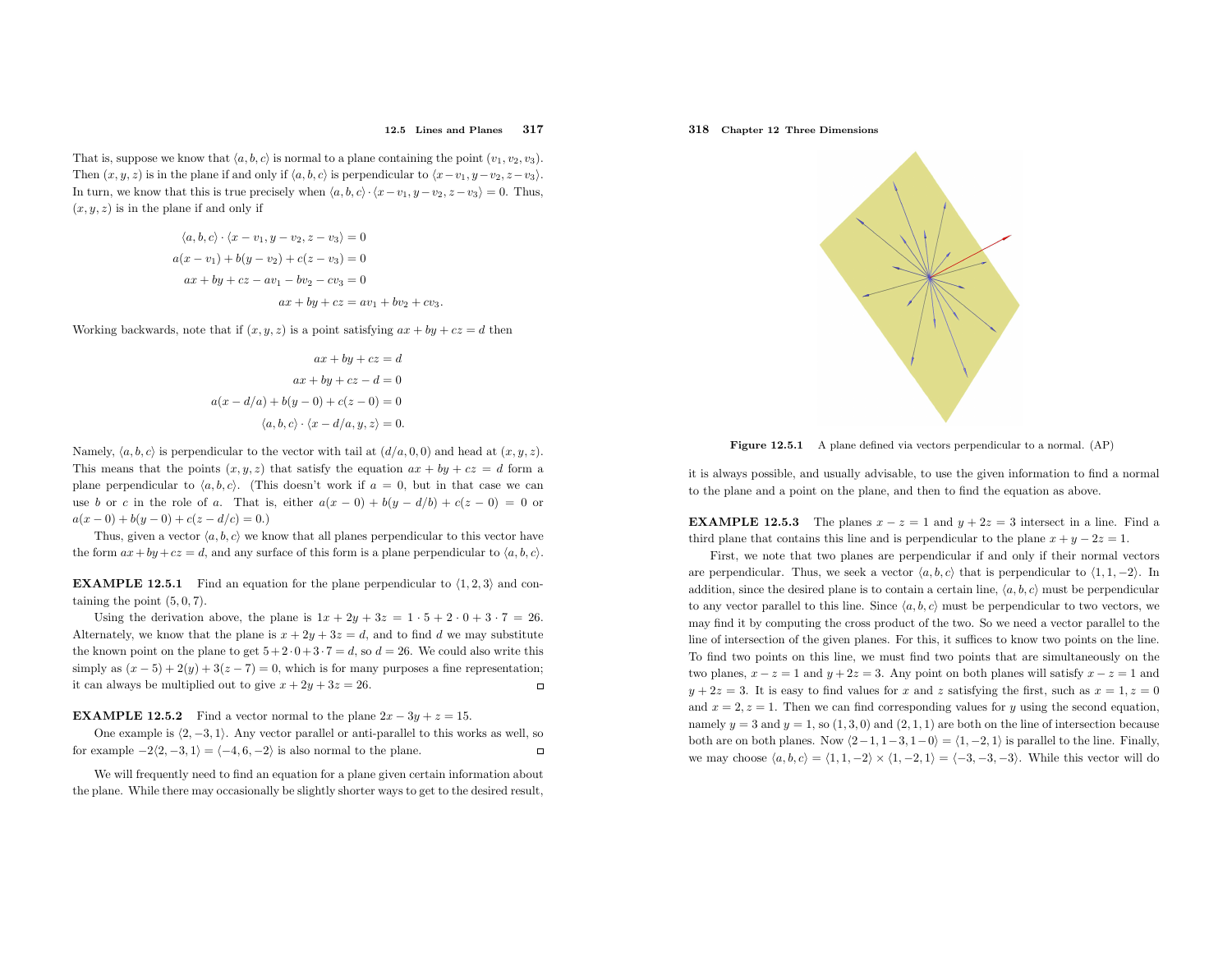perfectly well, any vector parallel or anti-parallel to it will work as well, so for example we might choose  $\langle 1, 1, 1 \rangle$  which is anti-parallel to it.

Now we know that  $\langle 1, 1, 1 \rangle$  is normal to the desired plane and  $(2, 1, 1)$  is a point on the plane. Therefore an equation of the plane is  $x + y + z = 4$ . As a quick check, since  $(1, 3, 0)$  is also on the line, it should be on the plane; since  $1 + 3 + 0 = 4$ , we see that this is indeed the case.

Note that had we used  $\langle -3, -3, -3 \rangle$  as the normal, we would have discovered the equation  $-3x-3y-3z = -12$ , then we might well have noticed that we could divide both sides by  $-3$  to get the equivalent  $x + y + z = 4$ .

So we now understand equations of <sup>p</sup>lanes; let us turn to lines. Unfortunately, it turns out to be quite inconvenient to represent <sup>a</sup> typical line with <sup>a</sup> single equation; we need to approac<sup>h</sup> lines in <sup>a</sup> different way.

Unlike <sup>a</sup> <sup>p</sup>lane, <sup>a</sup> line in three dimensions does have an obvious direction, namely, the direction of any vector parallel to it. In fact <sup>a</sup> line can be defined and uniquely identified by providing one point on the line and <sup>a</sup> vector parallel to the line (in one of two possible directions). That is, the line consists of exactly those points we can reach by starting at the point and going for some distance in the direction of the vector. Let's see how we cantranslate this into more mathematical language.

Suppose a line contains the point  $(v_1, v_2, v_3)$  and is parallel to the vector  $\langle a, b, c \rangle$ ; we call  $\langle a, b, c \rangle$  a **direction vector** for the line. If we place the vector  $\langle v_1, v_2, v_3 \rangle$  with its tail at the origin and its head at  $(v_1, v_2, v_3)$ , and if we place the vector  $\langle a, b, c \rangle$  with its tail at  $(v_1, v_2, v_3)$ , then the head of  $\langle a, b, c \rangle$  is at a point on the line. We can get to any point on the line by doing the same thing, except using  $t\langle a, b, c \rangle$  in place of  $\langle a, b, c \rangle$ , where t is some real number. Because of the way vector addition works, the point at the headof the vector  $t\langle a, b, c \rangle$  is the point at the head of the vector  $\langle v_1, v_2, v_3 \rangle + t\langle a, b, c \rangle$ , namely  $(v_1 + ta, v_2 + tb, v_3 + tc);$  see figure 12.5.2.



**Figure 12.5.2** Vector form of a line.

In other words, as t runs through all possible real values, the vector  $\langle v_1, v_2, v_3 \rangle + t \langle a, b, c \rangle$ points to every point on the line when its tail is <sup>p</sup>laced at the origin. Another common

## 320 Chapter <sup>12</sup> Three Dimensions

way to write this is as <sup>a</sup> set of parametric equations:

 $x = v_1 + ta$   $y = v_2 + tb$   $z = v_3 + tc.$ 

It is occasionally useful to use this form of <sup>a</sup> line even in two dimensions; <sup>a</sup> vector form for a line in the x-y plane is  $\langle v_1, v_2 \rangle + t\langle a, b \rangle$ , which is the same as  $\langle v_1, v_2, 0 \rangle + t\langle a, b, 0 \rangle$ .

**EXAMPLE 12.5.4** Find a vector expression for the line through  $(6, 1, -3)$  and  $(2, 4, 5)$ . To get a vector parallel to the line we subtract  $\langle 6, 1, -3 \rangle - \langle 2, 4, 5 \rangle = \langle 4, -3, -8 \rangle$ . The line is then given by  $\langle 2, 4, 5 \rangle + t\langle 4, -3, -8 \rangle$ ; there are of course many other possibilities, such as  $\langle 6, 1, -3 \rangle + t \langle 4, -3, -8 \rangle.$ 

**EXAMPLE 12.5.5** Determine whether the lines  $\langle 1, 1, 1 \rangle + t\langle 1, 2, -1 \rangle$  and  $\langle 3, 2, 1 \rangle +$  $t\langle -1, -5, 3 \rangle$  are parallel, intersect, or neither.

In two dimensions, two lines either intersect or are parallel; in three dimensions, lines that do not intersect might not be parallel. In this case, since the direction vectors for the lines are not parallel or anti-parallel we know the lines are not parallel. If they intersect, there must be two values a and b so that  $\langle 1, 1, 1 \rangle + a\langle 1, 2, -1 \rangle = \langle 3, 2, 1 \rangle + b\langle -1, -5, 3 \rangle$ , that is,

$$
1 + a = 3 - b
$$

$$
1 + 2a = 2 - 5b
$$

$$
1 - a = 1 + 3b
$$

This <sup>g</sup>ives three equations in two unknowns, so there may or may not be <sup>a</sup> solution ingeneral. In this case, it is easy to discover that  $a = 3$  and  $b = -1$  satisfies all three equations, so the lines do intersect at the point  $(4, 7, -2)$ .

**EXAMPLE 12.5.6** Find the distance from the point  $(1, 2, 3)$  to the plane  $2x-y+3z=5$ . The distance from a point  $P$  to a plane is the shortest distance from  $P$  to any point on the plane; this is the distance measured from P perpendicular to the plane; see figure 12.5.3. This distance is the absolute value of the scalar projection of  $\overrightarrow{QP}$  onto a normal vector **n**, where  $Q$  is any point on the plane. It is easy to find a point on the plane, say  $(1, 0, 1)$ . Thus the distance is

$$
\frac{\overrightarrow{QP} \cdot \mathbf{n}}{|\mathbf{n}|} = \frac{\langle 0, 2, 2 \rangle \cdot \langle 2, -1, 3 \rangle}{|\langle 2, -1, 3 \rangle|} = \frac{4}{\sqrt{14}}.
$$

**EXAMPLE 12.5.7** Find the distance from the point  $(-1, 2, 1)$  to the line  $\langle 1, 1, 1 \rangle$  +  $t(2, 3, -1)$ . Again we want the distance measured perpendicular to the line, as indicated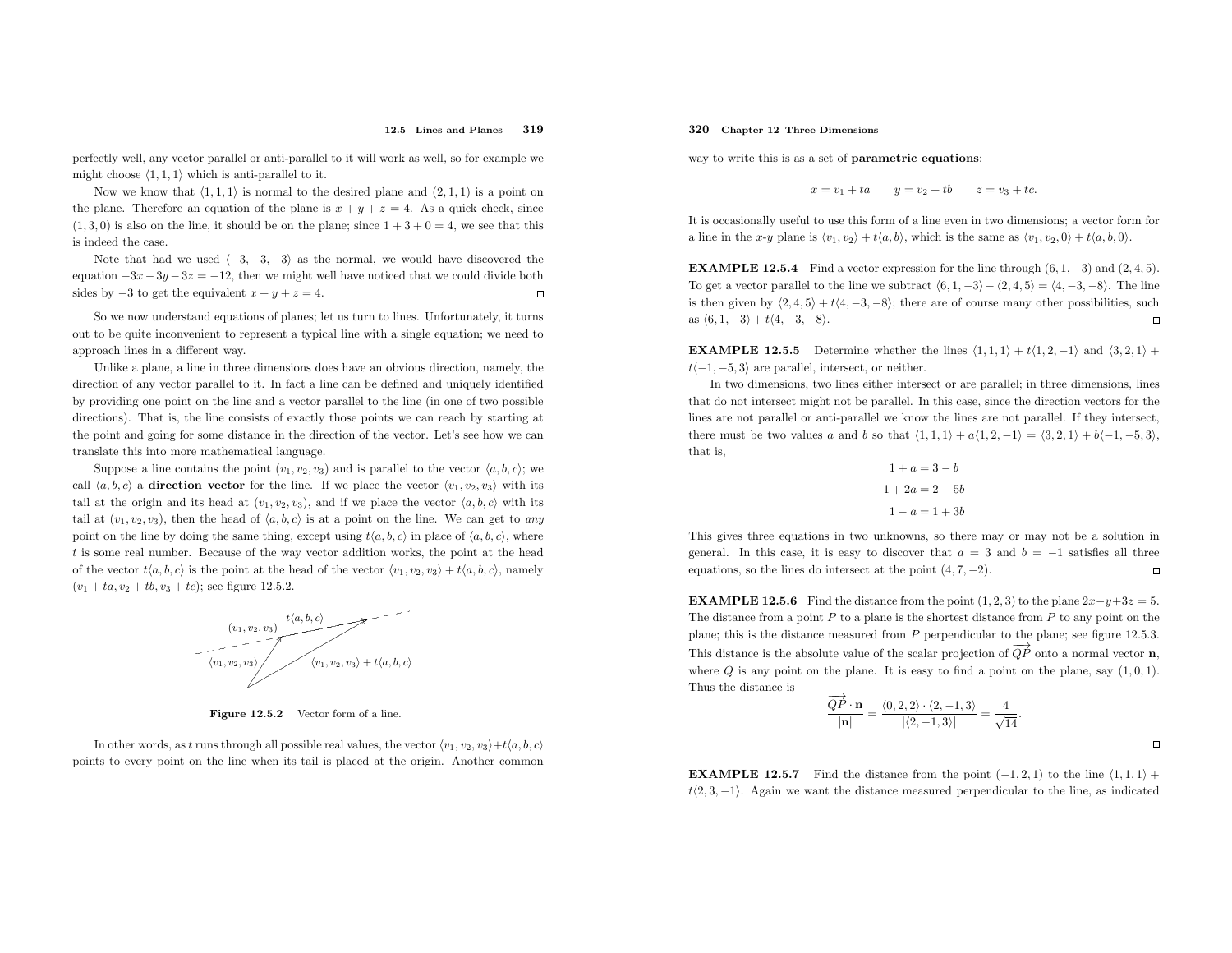12.5 Lines and Planes <sup>321</sup>



**Figure 12.5.3** Distance from a point to a plane.

in figure 12.5.4. The desired distance is

$$
|\overrightarrow{QP}|\sin\theta = \frac{|\overrightarrow{QP} \times \mathbf{A}|}{|\mathbf{A}|},
$$

where  $\bf{A}$  is any vector parallel to the line. From the equation of the line, we can use  $Q = (1, 1, 1)$  and  $\mathbf{A} = (2, 3, -1)$ , so the distance is

$$
\frac{\left| \left\langle -2,1,0\right\rangle \times\left\langle 2,3,-1\right\rangle \right|}{\sqrt{14}}=\frac{\left| \left\langle -1,-2,-8\right\rangle \right|}{\sqrt{14}}=\frac{\sqrt{69}}{\sqrt{14}}.
$$



 $\Box$ 



Figure 12.5.4 Distance from <sup>a</sup> point to <sup>a</sup> line.

#### Exercises 12.5.

- 1. Find an equation of the plane containing  $(6, 2, 1)$  and perpendicular to  $\langle 1, 1, 1 \rangle$ .  $\Rightarrow$
- 2. Find an equation of the plane containing  $(-1, 2, -3)$  and perpendicular to  $\langle 4, 5, -1 \rangle$ . ⇒
- **3.** Find an equation of the plane containing  $(1, 2, -3)$ ,  $(0, 1, -2)$  and  $(1, 2, -2)$ . ⇒
- 4. Find an equation of the plane containing  $(1,0,0)$ ,  $(4,2,0)$  and  $(3,2,1)$ .  $\Rightarrow$
- 5. Find an equation of the plane containing  $(1, 0, 0)$  and the line  $\langle 1, 0, 2 \rangle + t \langle 3, 2, 1 \rangle$ .  $\Rightarrow$

## 322 Chapter <sup>12</sup> Three Dimensions

- 6. Find an equation of the plane containing the line of intersection of  $x + y + z = 1$  and  $x - y + 2z = 2$ , and perpendicular to the plane  $2x + 3y - z = 4$ .  $\Rightarrow$
- 7. Find an equation of the plane containing the line of intersection of  $x + 2y z = 3$  and  $3x - y + 4z = 7$ , and perpendicular to the plane  $6x - y + 3z = 16$ .  $\Rightarrow$
- 8. Find an equation of the plane containing the line of intersection of  $x + 3y z = 6$  and  $2x + 2y - 3z = 8$ , and perpendicular to the plane  $3x + y - z = 11$ .  $\Rightarrow$
- **9.** Find an equation of the line through  $(1,0,3)$  and  $(1,2,4)$ .  $\Rightarrow$
- 10. Find an equation of the line through  $(1, 0, 3)$  and perpendicular to the plane  $x + 2y z = 1$ . ⇒
- 11. Find an equation of the line through the origin and perpendicular to the plane  $x + y z = 2$ . ⇒
- **12.** Find a and c so that  $(a, 1, c)$  is on the line through  $(0, 2, 3)$  and  $(2, 7, 5)$ .  $\Rightarrow$
- 13. Explain how to discover the solution in example 12.5.5.
- **14.** Determine whether the lines  $\langle 1, 3, -1 \rangle + t\langle 1, 1, 0 \rangle$  and  $\langle 0, 0, 0 \rangle + t\langle 1, 4, 5 \rangle$  are parallel, intersect, or neither. ⇒
- 15. Determine whether the lines  $\langle 1, 0, 2 \rangle + t\langle -1, -1, 2 \rangle$  and  $\langle 4, 4, 2 \rangle + t\langle 2, 2, -4 \rangle$  are parallel, intersect, or neither. ⇒
- 16. Determine whether the lines  $\langle 1, 2, -1 \rangle + t\langle 1, 2, 3 \rangle$  and  $\langle 1, 0, 1 \rangle + t\langle 2/3, 2, 4/3 \rangle$  are parallel, intersect, or neither. ⇒
- 17. Determine whether the lines  $\langle 1, 1, 2 \rangle + t\langle 1, 2, -3 \rangle$  and  $\langle 2, 3, -1 \rangle + t\langle 2, 4, -6 \rangle$  are parallel, intersect, or neither. ⇒
- 18. Find <sup>a</sup> unit normal vector to each of the coordinate <sup>p</sup>lanes.
- **19.** Show that  $\langle 2, 1, 3 \rangle + t\langle 1, 1, 2 \rangle$  and  $\langle 3, 2, 5 \rangle + s\langle 2, 2, 4 \rangle$  are the same line.
- 20. Give <sup>a</sup> prose description for each of the following processes:
	- a. Given two distinct points, find the line that goes through them.
	- b. Given three points (not all on the same line), find the <sup>p</sup>lane that goes through them. Why do we need the caveat that not all points be on the same line?
	- c. Given <sup>a</sup> line and <sup>a</sup> point not on the line, find the <sup>p</sup>lane that contains them both.
	- d. Given <sup>a</sup> <sup>p</sup>lane and <sup>a</sup> point not on the <sup>p</sup>lane, find the line that is perpendicular to the <sup>p</sup>lane through the <sup>g</sup>iven point.
- **21.** Find the distance from  $(2, 2, 2)$  to  $x + y + z = -1$ .  $\Rightarrow$
- **22.** Find the distance from  $(2, -1, -1)$  to  $2x 3y + z = 2$ . ⇒
- **23.** Find the distance from  $(2, -1, 1)$  to  $\langle 2, 2, 0 \rangle + t\langle 1, 2, 3 \rangle$ . ⇒
- **24.** Find the distance from  $(1, 0, 1)$  to  $\langle 3, 2, 1 \rangle + t\langle 2, -1, -2 \rangle$ . ⇒
- **25.** Find the distance between the lines  $\langle 5, 3, 1 \rangle + t\langle 2, 4, 3 \rangle$  and  $\langle 6, 1, 0 \rangle + t\langle 3, 5, 7 \rangle$ . ⇒
- **26.** Find the distance between the lines  $\langle 2, 1, 3 \rangle + t\langle -1, 2, -3 \rangle$  and  $\langle 1, -3, 4 \rangle + t\langle 4, -4, 1 \rangle$ . ⇒
- 27. Find the distance between the lines  $\langle 1, 2, 3 \rangle + t\langle 2, -1, 3 \rangle$  and  $\langle 4, 5, 6 \rangle + t\langle -4, 2, -6 \rangle$ . ⇒
- **28.** Find the distance between the lines  $\langle 3, 2, 1 \rangle + t\langle 1, 4, -1 \rangle$  and  $\langle 3, 1, 3 \rangle + t\langle 2, 8, -2 \rangle$ . ⇒
- **29.** Find the cosine of the angle between the planes  $x + y + z = 2$  and  $x + 2y + 3z = 8$ .  $\Rightarrow$
- **30.** Find the cosine of the angle between the planes  $x y + 2z = 2$  and  $3x 2y + z = 5$ . ⇒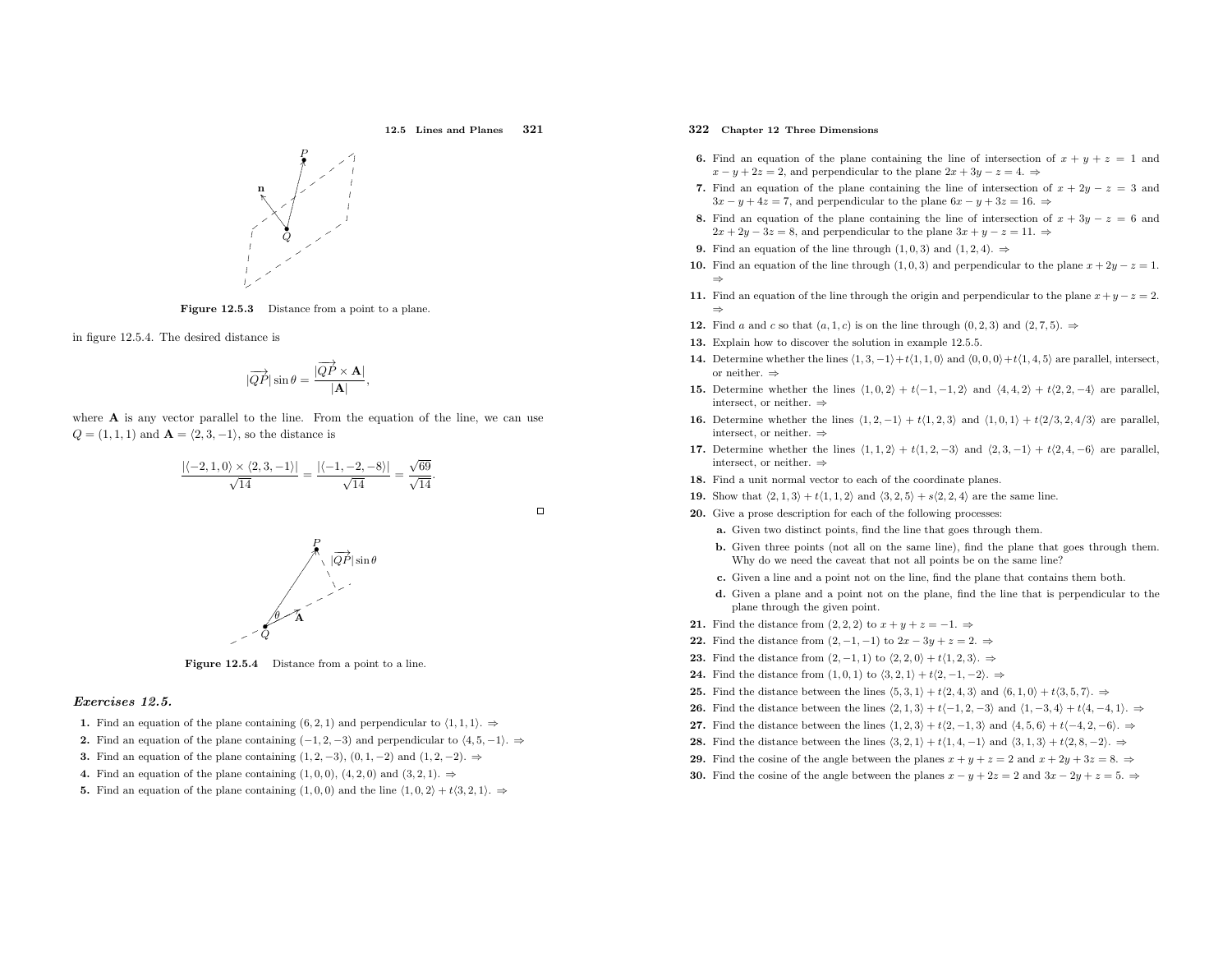#### 12.66 OTHER COORDINATE SYSTEMS

Coordinate systems are tools that let us use algebraic methods to understand geometry. While the **rectangular** (also called **Cartesian**) coordinates that we have been discussing are the most common, some problems are easier to analyze in alternate coordinate systems.

<sup>A</sup> coordinate system is <sup>a</sup> scheme that allows us to identify any point in the <sup>p</sup>lane or in three-dimensional space by <sup>a</sup> set of numbers. In rectangular coordinates these numbers are interpreted, roughly speaking, as the lengths of the sides of <sup>a</sup> rectangular "box."

In two dimensions you may already be familiar with an alternative, called polar coordinates. In this system, each point in the plane is identified by a pair of numbers  $(r, \theta)$ . The number  $\theta$  measures the angle between the positive x-axis and a vector with tail at the origin and head at the point, as shown in figure 12.6.1; the number <sup>r</sup> measures the distance from the origin to the point. Either of these may be negative; a negative  $\theta$  indicates the angle is measured clockwise from the positive  $x$ -axis instead of counter-clockwise, and a negative r indicates the point at distance  $|r|$  in the opposite of the direction given by  $\theta$ . Figure 12.6.1 also shows the point with rectangular coordinates  $(1, \sqrt{3})$  and polar coordinates  $(2, \pi/3)$ , 2 units from the origin and  $\pi/3$  radians from the positive x-axis.



Figure 12.6.1 Polar coordinates: the general case and the point with rectangular coordinates  $(1, \sqrt{3})$ .

We can extend polar coordinates to three dimensions simply by adding a z coordinate; this is called cylindrical coordinates. Each point in three-dimensional space is represented by three coordinates  $(r, \theta, z)$  in the obvious way: this point is z units above or below the point  $(r, \theta)$  in the x-y plane, as shown in figure 12.6.2. The point with rectangular coordinates  $(1, \sqrt{3}, 3)$  and cylindrical coordinates  $(2, \pi/3, 3)$  is also indicated in figure 12.6.2.

Some figures with relatively complicated equations in rectangular coordinates will be represented by simpler equations in cylindrical coordinates. For example, the cylinder infigure 12.6.3 has equation  $x^2 + y^2 = 4$  in rectangular coordinates, but equation  $r = 2$  in cylindrical coordinates.

## 324 Chapter <sup>12</sup> Three Dimensions



Figure 12.6.2 Cylindrical coordinates: the genera<sup>l</sup> case and the point with rectangular coordinates  $(1, \sqrt{3}, 3)$ .



**Figure 12.6.3** The cylinder  $r = 2$ .

Given a point  $(r, \theta)$  in polar coordinates, it is easy to see (as in figure 12.6.1) that the rectangular coordinates of the same point are  $(r \cos \theta, r \sin \theta)$ , and so the point  $(r, \theta, z)$  in cylindrical coordinates is  $(r \cos \theta, r \sin \theta, z)$  in rectangular coordinates. This means it is usually easy to convert any equation from rectangular to cylindrical coordinates: simplysubstitute

 $x = r \cos \theta$ 

$$
y = r\sin\theta
$$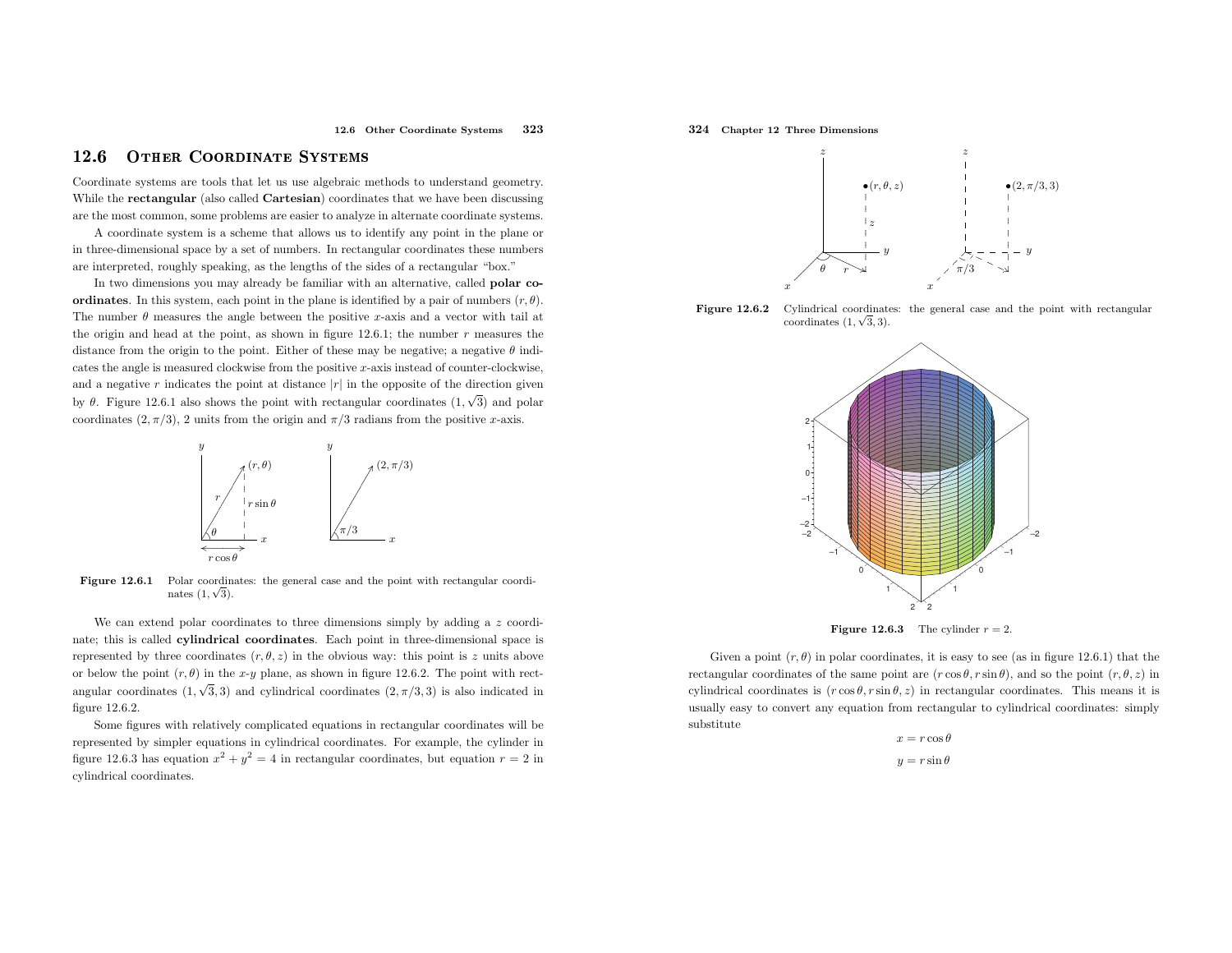and leave z alone. For example, starting with  $x^2 + y^2 = 4$  and substituting  $x = r \cos \theta$ ,  $y = r \sin \theta$  gives

$$
r^{2} \cos^{2} \theta + r^{2} \sin^{2} \theta = 4
$$

$$
r^{2} (\cos^{2} \theta + \sin^{2} \theta) = 4
$$

$$
r^{2} = 4
$$

$$
r = 2.
$$

Of course, it's easy to see directly that this defines <sup>a</sup> cylinder as mentioned above.

Cylindrical coordinates are an obvious extension of polar coordinates to three dimensions, but the use of the <sup>z</sup> coordinate means they are not as closely analogous to polar coordinates as another standard coordinate system. In polar coordinates, we identify <sup>a</sup> point by <sup>a</sup> direction and distance from the origin; in three dimensions we can do the same thing, in <sup>a</sup> variety of ways. The question is: how do we represent <sup>a</sup> direction? One way is to give the angle of rotation,  $\theta$ , from the positive x axis, just as in cylindrical coordinates, and also an angle of rotation,  $\phi$ , from the positive z axis. Roughly speaking,  $\theta$  is like longitude and  $\phi$  is like latitude. (Earth longitude is measured as a positive or negative angle from the prime meridian, and is always between 0 and 180 degrees, east or west;  $\theta$  can be any positive or negative angle, and we use radians except in informal circumstances. Earthlatitude is measured north or south from the equator;  $\phi$  is measured from the north pole down.) This system is called spherical coordinates; the coordinates are listed in the order  $(\rho, \theta, \phi)$ , where  $\rho$  is the distance from the origin, and like r in cylindrical coordinates it may be negative. The genera<sup>l</sup> case and an example are <sup>p</sup>ictured in figure 12.6.4; the length marked  $r$  is the  $r$  of cylindrical coordinates.



Figure 12.6.4 Spherical coordinates: the general case and the point with rectangular coordinates  $(1, \sqrt{3}, 3)$ .

As with cylindrical coordinates, we can easily convert equations in rectangular coordinates to the equivalent in spherical coordinates, though it is <sup>a</sup> bit more difficult to discover the proper substitutions. Figure 12.6.5 shows the typical point in spherical coordinates

## 326 Chapter <sup>12</sup> Three Dimensions

from figure 12.6.4, viewed now so that the arrow marked  $r$  in the original graph appears as the horizontal "axis" in the left hand graph. From this diagram it is easy to see that the <sup>z</sup> coordinate is  $\rho \cos \phi$ , and that  $r = \rho \sin \phi$ , as shown. Thus, in converting from rectangular to spherical coordinates we will replace z by  $\rho \cos \phi$ . To see the substitutions for x and y we now view the same point from above, as shown in the right hand graph. The hypotenuse of the triangle in the right hand graph is  $r = \rho \sin \phi$ , so the sides of the triangle, as shown, are  $x = r \cos \theta = \rho \sin \phi \cos \theta$  and  $y = r \sin \theta = \rho \sin \phi \sin \theta$ . So the upshot is that to convert from rectangular to spherical coordinates, we make these substitutions:



Figure 12.6.5 Converting from rectangular to spherical coordinates.

EXAMPLE 12.6.1 As the cylinder had <sup>a</sup> simple equation in cylindrical coordinates, so does the sphere in spherical coordinates:  $\rho = 2$  is the sphere of radius 2. If we start with the Cartesian equation of the sphere and substitute, we get the spherical equation:

$$
x^2 + y^2 + z^2 = 2^2
$$

$$
\rho^2 \sin^2 \phi \cos^2 \theta + \rho^2 \sin^2 \phi \sin^2 \theta + \rho^2 \cos^2 \phi = 2^2
$$

$$
\rho^2 \sin^2 \phi (\cos^2 \theta + \sin^2 \theta) + \rho^2 \cos^2 \phi = 2^2
$$

$$
\rho^2 \sin^2 \phi + \rho^2 \cos^2 \phi = 2^2
$$

$$
\rho^2 (\sin^2 \phi + \cos^2 \phi) = 2^2
$$

$$
\rho^2 = 2^2
$$

$$
\rho = 2
$$

 $\Box$